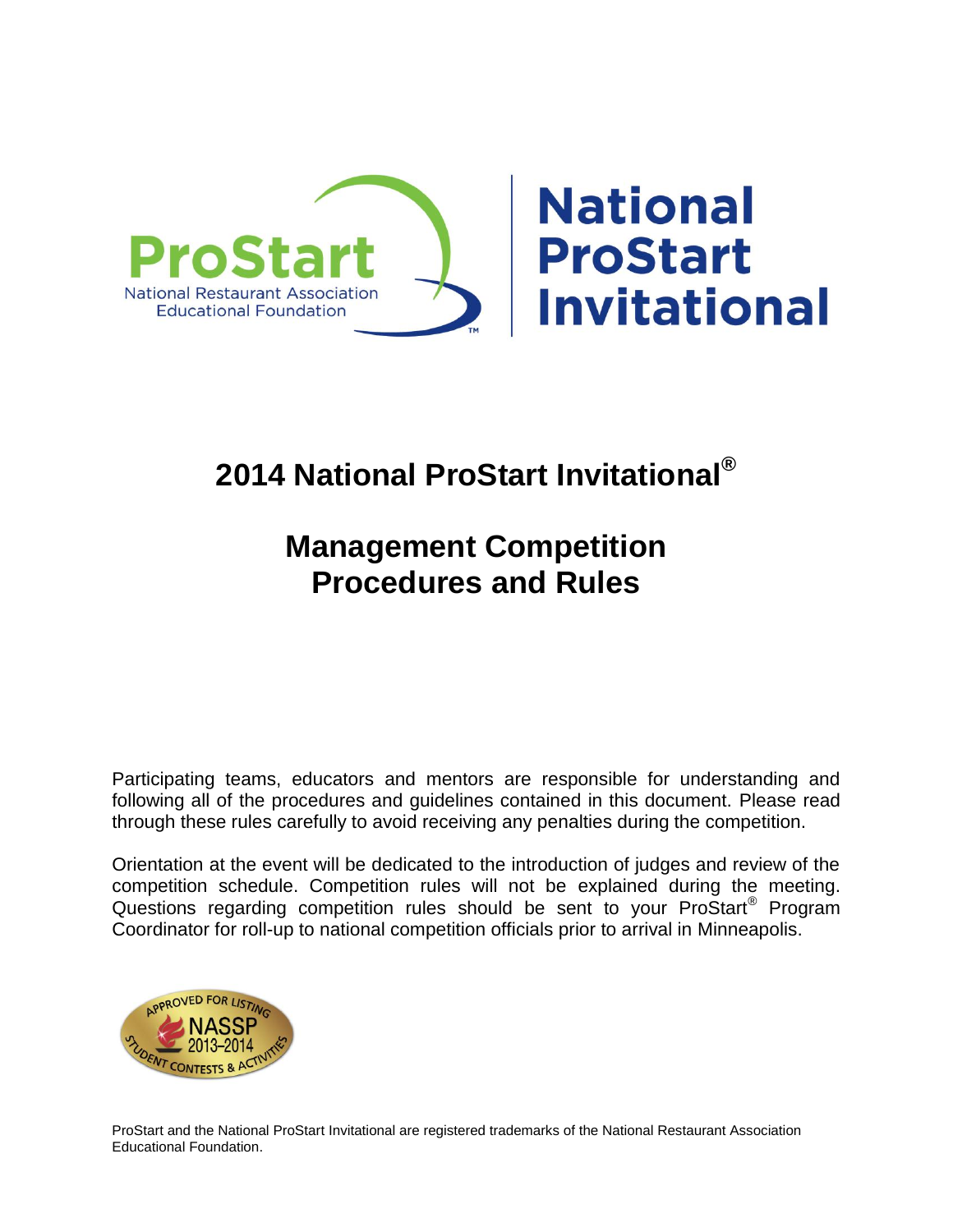# **2014 National ProStart Invitational Procedures and Rules Table of Contents**

# **General**

# **Management**

| 5  |
|----|
| 5  |
| 5  |
| 6  |
| 6  |
| 8  |
| 9  |
| 9  |
| 10 |
| 11 |
| 12 |
| 12 |
| 12 |
| 13 |
| 14 |
| 15 |
| 16 |
| 17 |
| 18 |
| 20 |
| 21 |
| 22 |
| 23 |
| 24 |
| 25 |
|    |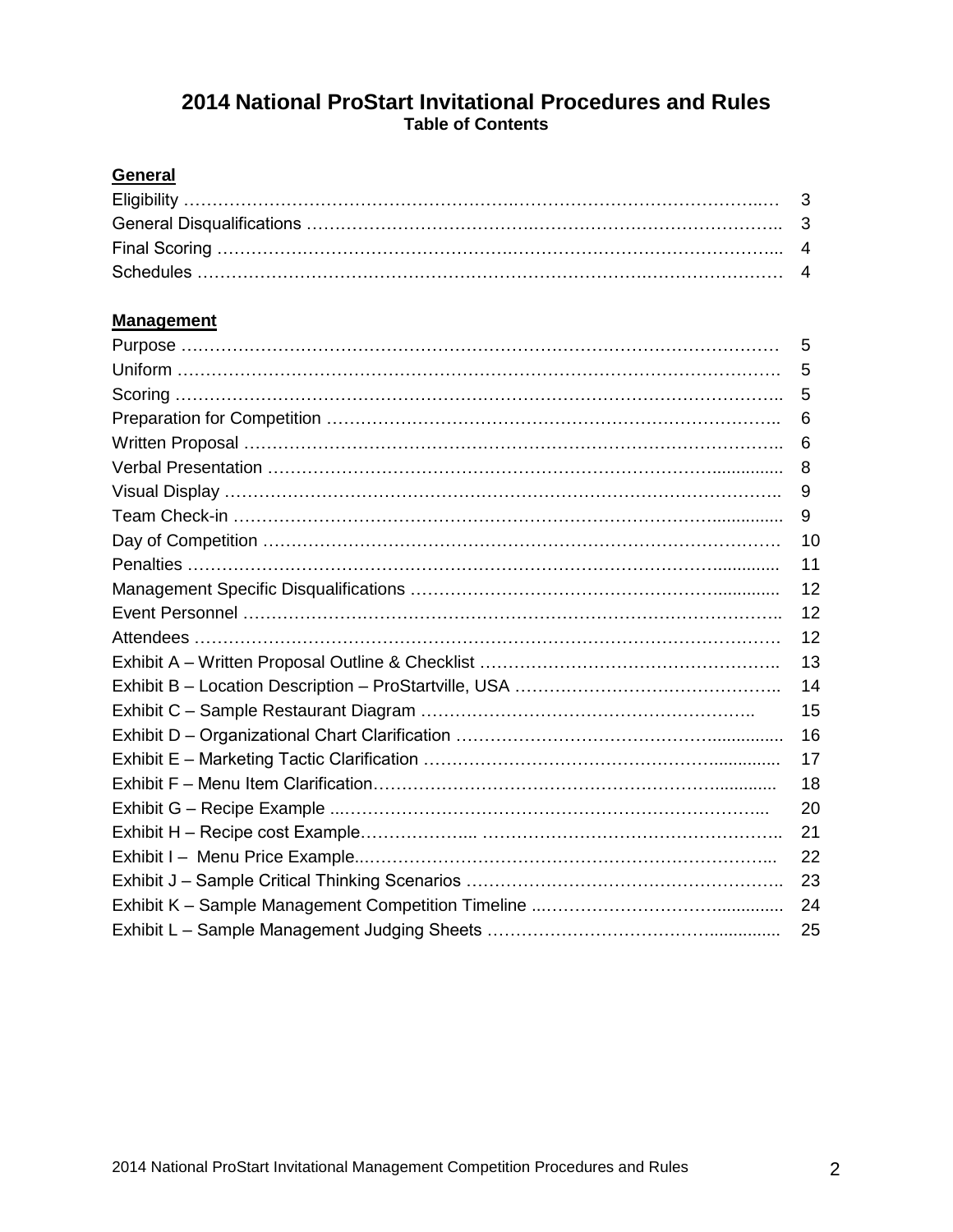# **Eligibility**

All high school students, currently enrolled in a program through their high school using the ProStart curriculum, that have been approved to compete in the national competition by the National Restaurant Association Educational Foundation's (NRAEF) recognizedmanager of the ProStart program in their state or territory are eligible. Department of Defense (DOD) schools will be represented by region. Up to one team may represent an individual state, territory or region.

- 1. Participating teams will consist of two (2) to four (4) team members. One (1) alternate may attend. However, the alternate may only participate if an original team member is injured or unable to participate. In case of student injury, an alternate, with judge's approval, may replace the injured student.
- 2. Students may only compete for two years (attend two National ProStart Invitationals as a competitor). During those two years, they may compete on the culinary and/or management teams.

#### **General Disqualifications**

- 1. Teams will attend a required orientation meeting on Saturday, May  $3<sup>rd</sup>$ , at a place and time designated by the Event Organizers. Teams must attend the orientation or they will be disqualified. The only exception made will be for travel delays beyond the control of the team.
- 2. Teams must arrive at the appointed time to compete or they will be disqualified. The only exception made will be for travel delays beyond the control of the team.
- 3. Teams must not receive coaching or any form of communication from anyone during the competition time or they will be disqualified. There will be no verbal or non-verbal communication allowed between any spectators, educators, mentors or coaches and competing teams. NO EXCEPTIONS.
- 4. Misconduct, which includes any nonprescription drug use, alcohol use, or any activity that is illegal under federal, state or local laws, at the event, during competition or in activities or locations related to the event, may disqualify a participant or the participant's team from awards or further participation. Should any misconduct come to the NRAEF's attention, the matter will be investigated as the NRAEF deems appropriate. Any decision and sanction as to appropriate action due to misconduct is at the sole discretion of the NRAEF, and is final. By entering into the contest, the student and the team he/she represents accept this requirement as well as all other conditions of the program.
- 5. Teams must compete in each event segment in the competition or they will be disqualified. Management teams must compete in Written Proposal, Verbal Presentation, Visual Display and Critical Thinking. Failure to compete in any event segments will disqualify the team.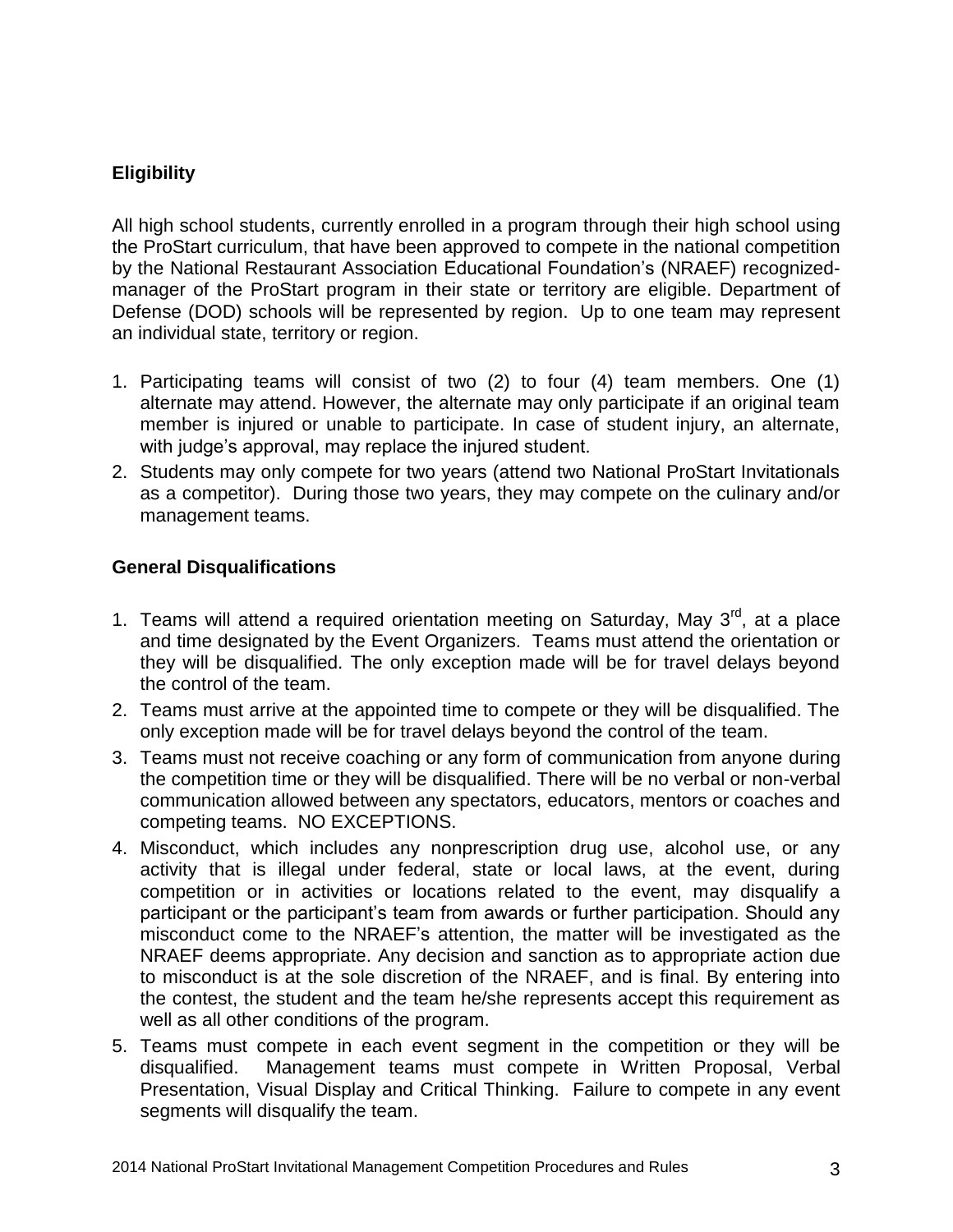## **Final Scoring**

All judges have been carefully selected by event personnel. Judges have reviewed the rules in advance of the competition and participated in an orientation. All decisions and scoring by judges is final.

#### **Schedules**

Competition schedules will be distributed prior to arrival in Minneapolis, once all teams have been identified. The culinary schedule will include assigned start and finish times for all competition segments. The management schedule will include assigned Verbal Presentation, Visual Display and Critical Thinking times. All schedules are subject to change.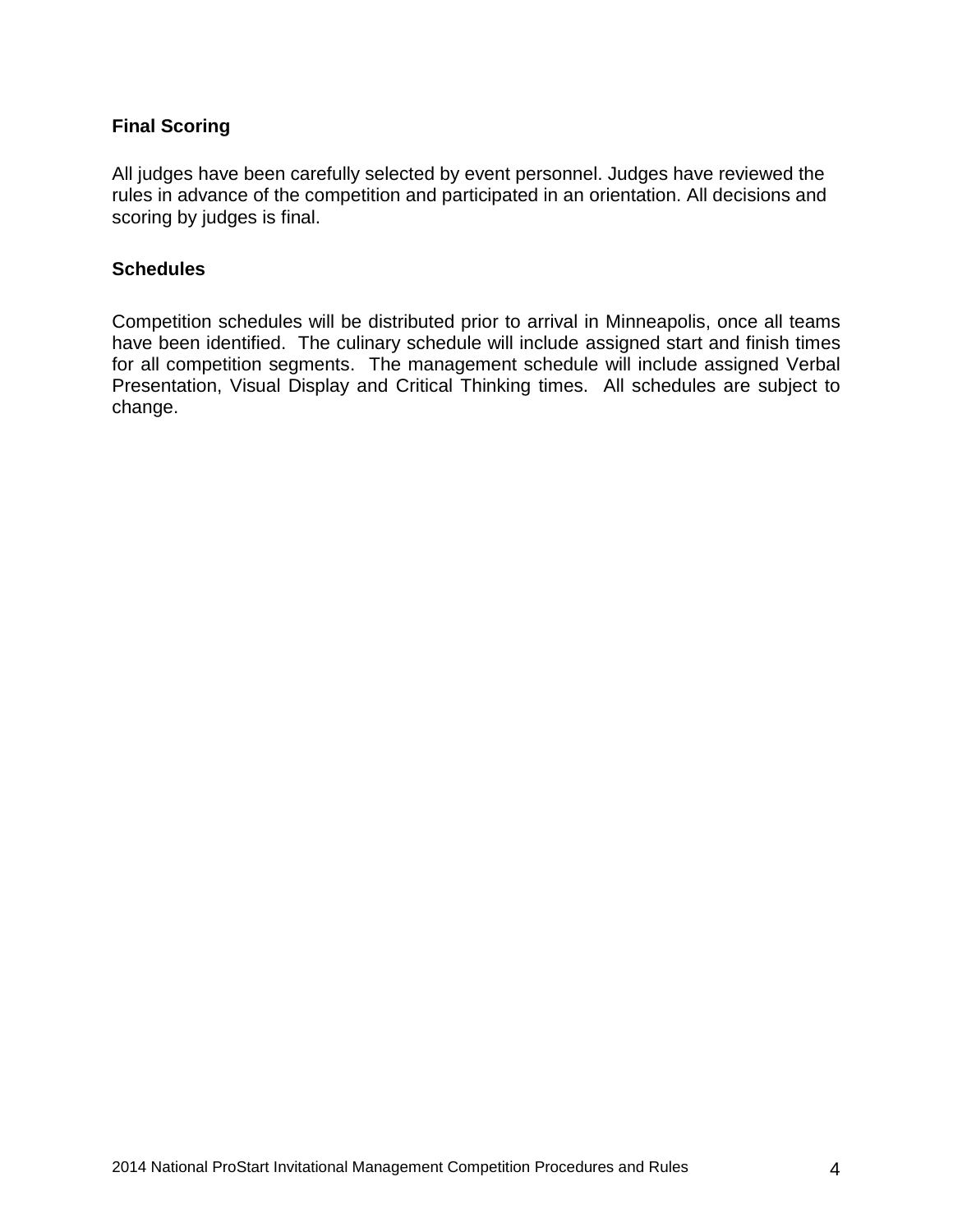# **2014 Management Competition**

#### **Purpose**

Participating teams will demonstrate their knowledge of the restaurant and foodservice industry by developing a business proposal for a new restaurant concept. The business proposal will consist of a defined restaurant concept, supporting menu, and supporting marketing plan. Teams will prepare a comprehensive written proposal, verbal presentation and visual display. Teams will also be tested on their critical thinking skills by reacting to potential management challenges related to their concept. Their performance during the event will be observed and rated by judges from the foodservice industry and colleges and universities. Participating teams will demonstrate their ability to work together while developing their business proposal.

#### **Uniform**

Each team will be required to dress in uniform during Team Check-in, Verbal Presentation, Visual Display and Critical Thinking. The uniform consists of: solid color, long sleeve (females may wear <sup>3</sup>/<sub>4</sub> length sleeves), button down dress shirts (the collar does not need to button); dress pants or skirts; and professional footwear. The ProStart Logo must be **displayed** on the participants' right or left chest. **Teams will have the option of using a NRAEF provided patch or pin if they choose not to have the ProStart logo embroidered.** All team members should wear the same shirt, and pants should be worn appropriately and professionally (not sagging, etc.). No jeans, ties, jackets or suits. Sponsor logos are allowed on the shirts. The team's uniform should reflect a business presentation, not their concept (concept logos are not allowed on their uniforms).

#### **Scoring**

The total points possible in the management competition are 175 points. The Written Proposal will be worth 55 points, the Verbal Presentation will be worth 55 points, the Visual Display will be worth 15 points, and Critical Thinking will be worth 50 points. If there is a tie, the tied team with the highest number of Verbal Presentation points will be awarded one (1) additional point to break the tie. If there is a tie and the tied teams have the same number of Verbal Presentation points, an appropriate panel of judges will determine a second tie breaker. Teams will only be evaluated on the information and materials requested in these rules *(See Exhibit A)*.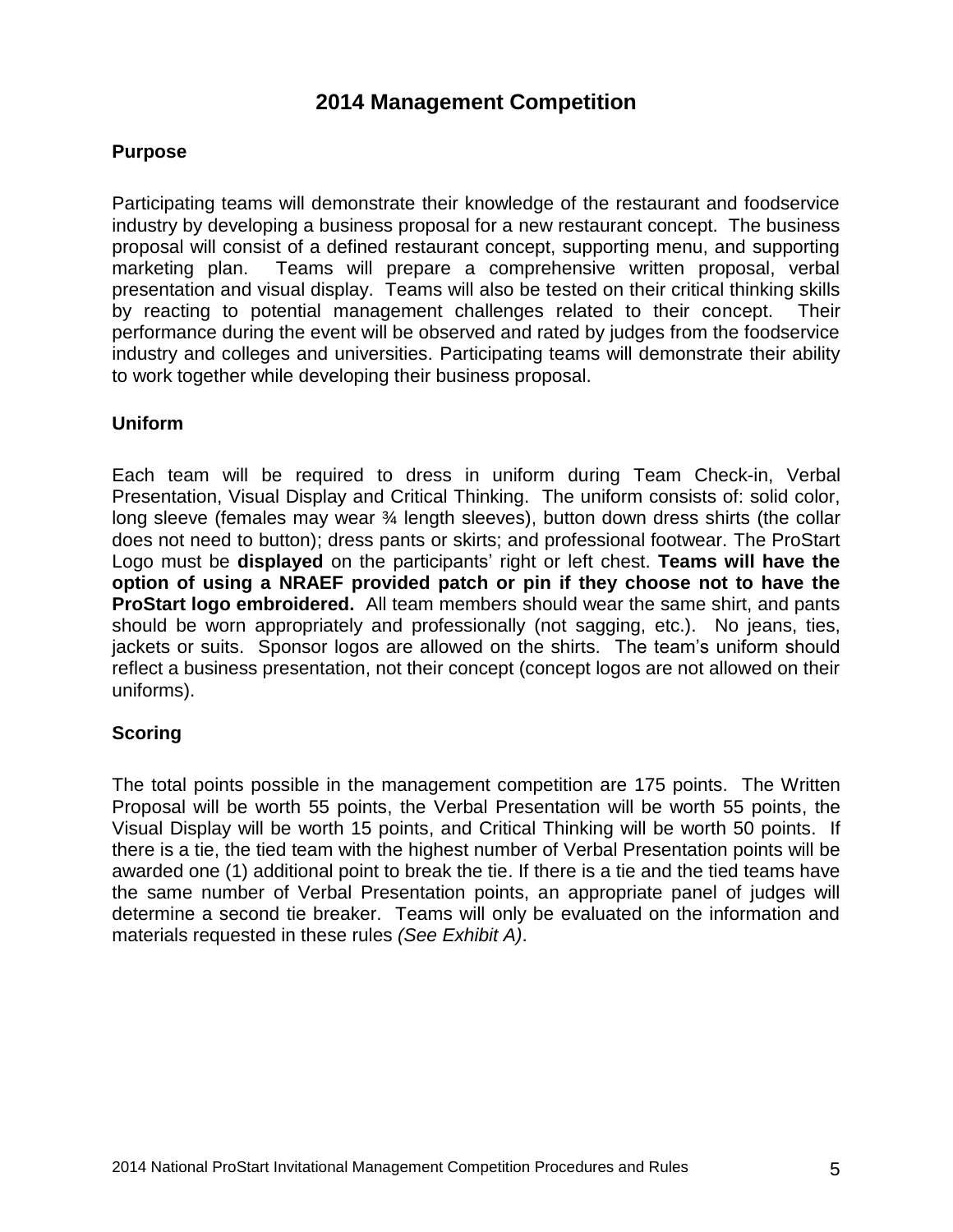# **Preparation for Competition**

- 1. Mentors and educators may assist teams in preparing for the competition; however, they may not prepare the written proposal, verbal presentation or visual display. Their expertise is limited to acting as a sounding board and critiquing practice presentations.
- *2.* The NRAEF will release a description of the fictitious location, ProStartville, that the competition will be based on*.* The city's description will include demographics and local points of interest. (*See Exhibit B for the 2014 ProStartville description).*
- 3. Teams will develop a proposal to launch a new restaurant concept in ProStartville. In the proposal, teams will fully define the restaurant concept, develop a menu that fits the restaurant concept, and develop a marketing plan to support the launch of the restaurant concept.
- 4. To convey their proposal, teams will prepare a written proposal, a verbal presentation and a visual display.
- 5. The team's work must be unique and not built off another team's previous work. Any work, or parts of, previously submitted team's work will result in immediate disqualification**.** (*See Management Specific Disqualifications).*

#### **Written Proposal**

- 1. In the written proposal, teams must include an Executive Summary describing what will be covered in the proposal and should act as an introduction. Teams must also have a conclusion summarizing what was presented in the proposal.
- 2. Teams must describe the new restaurant concept. The restaurant concept description must include at least the below information:
	- **a.** Type of establishment (*see Foundations of Restaurant Management & Culinary Arts Level 1, pg. 8 for descriptions)*
	- b. Meals served (breakfast, lunch, dinner, etc.)
	- c. Hours of operation
	- d. Type of cuisine served
	- e. Location of restaurant (standalone, strip mall, office high rise, etc.)
	- f. Target market within the fictional city of ProStartville (defining characteristics, demographics, business/leisure, etc.)
- 3. Teams must describe how the restaurant's interior and décor will complement the restaurant concept. Paper-based samples and photos may be included to support the description.
- 4. A basic diagram of the restaurant's layout (front-of-the-house and back-of-thehouse) must be provided. The diagram may be handwritten or electronically diagrammed. Students are encouraged to make it as much to scale as possible; however, the diagram will not be judged on scale and proportions, but on how well it conveys the restaurant's flow and the inclusion of features necessary to run a restaurant. The diagram must fit on a maximum 11" x 17" sheet of paper. (*See sample in Exhibit C).*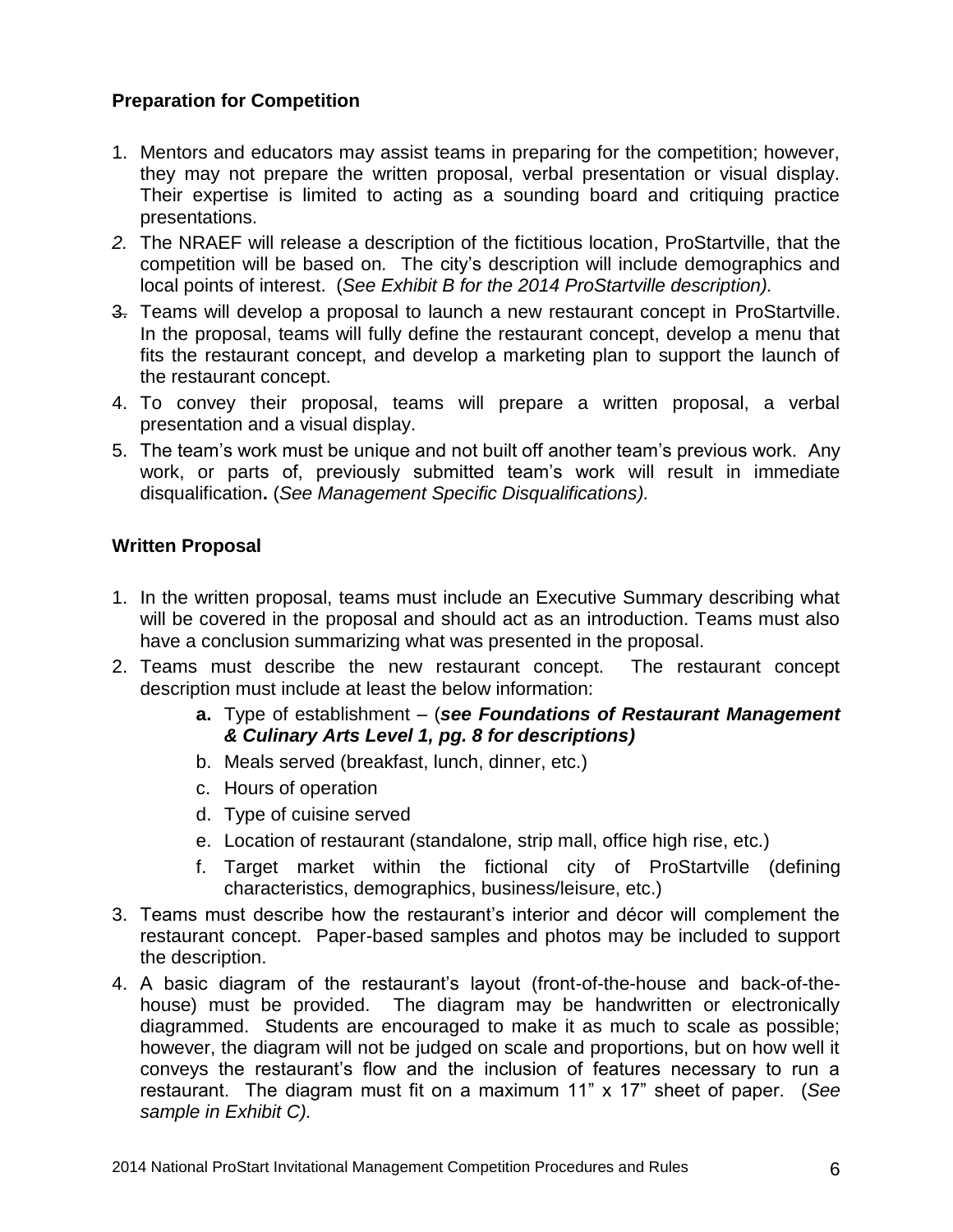- *5.* Teams must include an organizational chart listing what positions will be necessary to staff the restaurant. It is not mandatory to include how many staff will fill each position. (*See sample in Exhibit D).*
- 6. Teams must develop a menu to support the restaurant concept that includes exactly 12 menu items. If beverages are listed on the menu, each beverage counts toward the **12** menu items. Alcoholic beverages cannot be included on the menu. The menu items must reflect appropriate menu content based on the restaurant concept. A written description of the **12** menu items must be included. *For a detailed explanation of what counts as a menu item, (See Exhibit F).*
- 7. A sample that shows how menu items will be communicated to customers including pricing - must be included (maximum 8  $\frac{1}{2}$ " x 11" paper). The sample should be reflective of the restaurant concept – such as a drawing of a menu board for a quick-service restaurant or sample hand-out menu for a full-service restaurant.
- 8. For 3 of the **12** menu items, teams will prepare and provide recipes. Typewritten recipes must be submitted on the official recipe template supplied by Event Organizers. Acknowledgements and sources must be listed on each recipe**.** Recipes must be written in a logical sequence. *Refer to Becoming a Restaurant or Foodservice Professional Year 1, pg. 180, or Foundations of Restaurant Management & Culinary Arts Level 1, pg. 245, for additional information.* (*See Exhibit G) for a sample recipe example.*
- 9. Teams will prepare and photograph the 3 menu items detailed above prior to competition, and include photos of the 3 items in the written proposals.
- 10.For those same 3 menu items, teams must prepare recipe costs typed and submitted on the official costing template supplied by Event Organizers. *Refer to Becoming a Restaurant or Foodservice Professional Year 1, Chapter 12, or Foundations of Restaurant Management & Culinary Arts Level 2, pg. 258, for more information. (See Exhibit H for a recipe cost example).*
- 11.Prices must also be developed for these 3 items calculated at a 33% food cost percentage. Menu price may be rounded up after applying the 33% food cost percentage for a more realistic menu price. For example, if the menu price is calculated to be \$7.67, it will be acceptable to have a price of \$7.95. However, the final calculation before rounding must be indicated on the menu pricing template. On the sample of how the menu will be presented to customers (see rule 6 above), please base pricing for all 12 items off the prices calculated for these 3 items. *Refer to ProStart Year 1, pg. 491, or Foundations of Restaurant Management & Culinary Arts Level 2, pg. 483. (See Exhibit I for details on menu pricing)*.
- 12.The management team is allowed to collaborate with the culinary team on the 3 items, including recipe development, costing, pricing and photography.
- 13.Teams will develop 2 marketing tactics to launch their restaurant concept. For information on the different tactics please see *Exhibit E.* Alcohol-related activities or promotions cannot be used as one of the marketing tactics. For each marketing tactic, teams must submit a description of the tactic, the goal of the tactic, and a detailed budget that shows all associated costs. Students are encouraged to use creativity to develop their tactics. For the budget for each tactic, teams must use local rates and list the rate source.
- 14.For the 2 marketing tactics, teams must submit a paper-based sample (maximum 8½" x 11" paper) of the tactic. Examples of acceptable samples could include: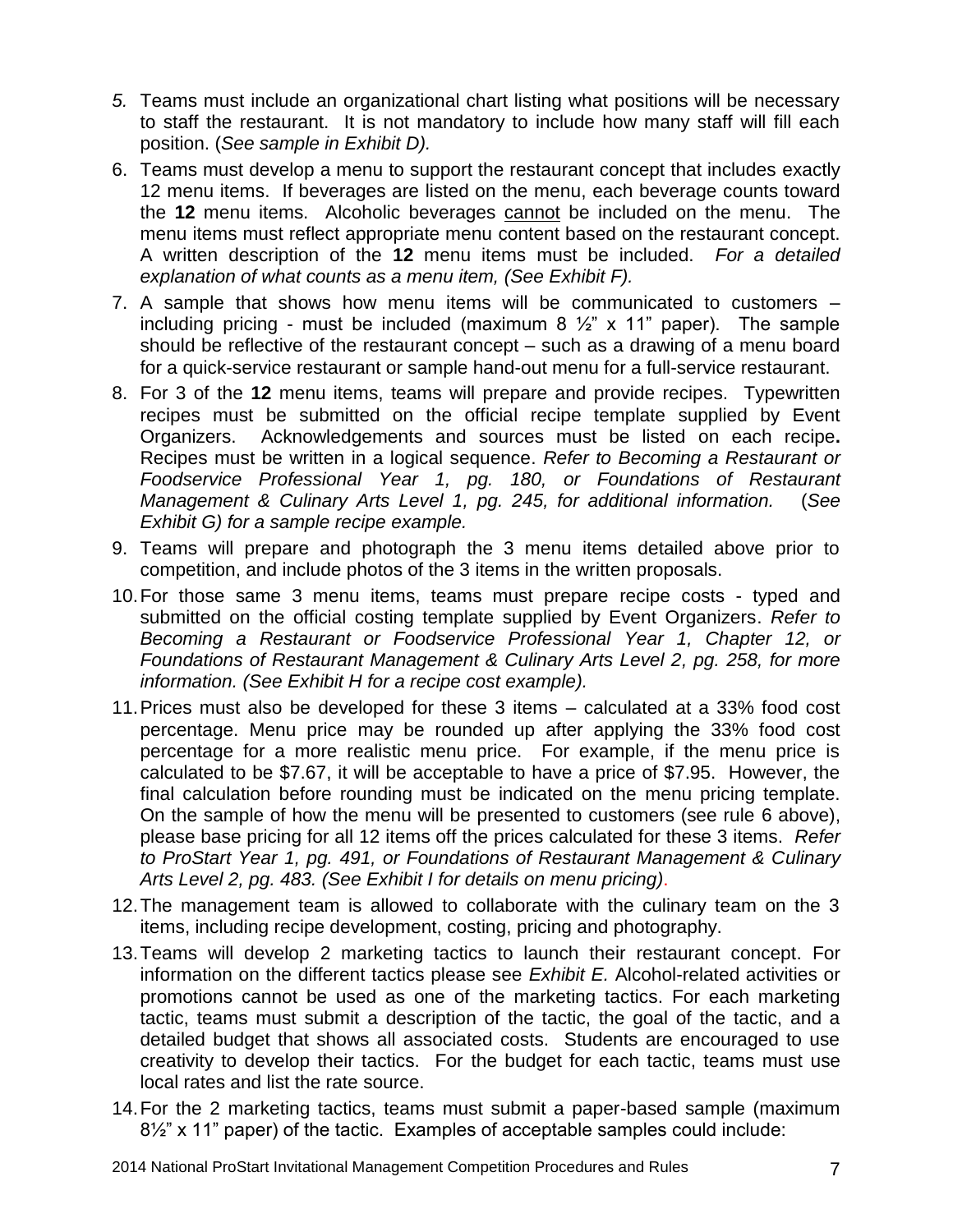- a. Newspaper ad mockup of ad
- b. Radio commercial script
- c. TV commercial storyboard
- d. Public relations campaign sample press release
- e. Promotional giveaway items photo or mockup of item
- f. Email campaign email text and mockup of accompanying artwork
- g. Social Media sample Facebook or Twitter page, etc.
- h. "Deal-of-the-Day" Third Party explanation and mockup of deal
- 15.The written proposal must be typewritten (other than samples or exhibits). The proposal should follow the outline in (*See Exhibit A),* and each section should be separated by tabs. Teams will prepare 11 copies of the proposal in a clear front, soft-bound report format – 1 for each Verbal Presentation Judge (6 copies), and 4 for the Critical Thinking Judges (4 copies) and 1 for the Visual Display judges. The outside back cover of the written proposal must list the following information: state, school name, names of team members and concept name. For samples of acceptable presentation binders, see

[http://www.staples.com/Staples-Presentation-](http://www.staples.com/Staples-Presentation-Binder/product_SS463380?cmArea=SC1:CG1091:DP4635:CL162165)[Binder/product\\_SS463380?cmArea=SC1:CG1091:DP4635:CL162165](http://www.staples.com/Staples-Presentation-Binder/product_SS463380?cmArea=SC1:CG1091:DP4635:CL162165) or [http://www.staples.com/Oxford-Clear-Front-Report-](http://www.staples.com/Oxford-Clear-Front-Report-Cover/product_SS1003226?cmArea=SC1:CG1091:DP1305:CL130501)[Cover/product\\_SS1003226?cmArea=SC1:CG1091:DP1305:CL130501.](http://www.staples.com/Oxford-Clear-Front-Report-Cover/product_SS1003226?cmArea=SC1:CG1091:DP1305:CL130501)

All 11 copies must be identical.

- 16.Teams must prepare an additional copy of just the menu listing (#6) and sample  $(#7)$ , the recipes  $(#8)$ , photographs  $(#9)$ , costing  $(#10)$  and menu pricing  $(#11)$ worksheets in a manila folder. The team's state **must** be listed on the front of the folder.
- 17. To allow the judges adequate time to review your proposal, an electronic draft of the team's written proposal must be submitted to Greg Beachey [gbeachey@nraef.org](mailto:gbeachey@nraef.org) by April 18, 2014. The draft will not be judged and you may make changes to your proposal after that time.
- 18. One copy of the written proposals submitted will not be returned to teams at the conclusion of the competition. The remaining written proposals will be available for pick up after the team's feedback session.
- 19. Excerpts from the written proposals of the top 5 winning teams may be used as examples during training or informational sessions.

# **Verbal Presentation**

- 1. Using the materials developed for the written proposal, teams will prepare a maximum 10-minute verbal presentation that will be presented on-site to judges.
- 2. Teams must develop a Microsoft PowerPoint® slideshow presentation to accompany the verbal presentation. The slideshow presentation may not include any embedded video or special effects (sound, flash, etc.). Use of enhanced technology will disqualify teams. Teams must use the "no transition" option in the slide transitions. Teams may use a custom slide design template.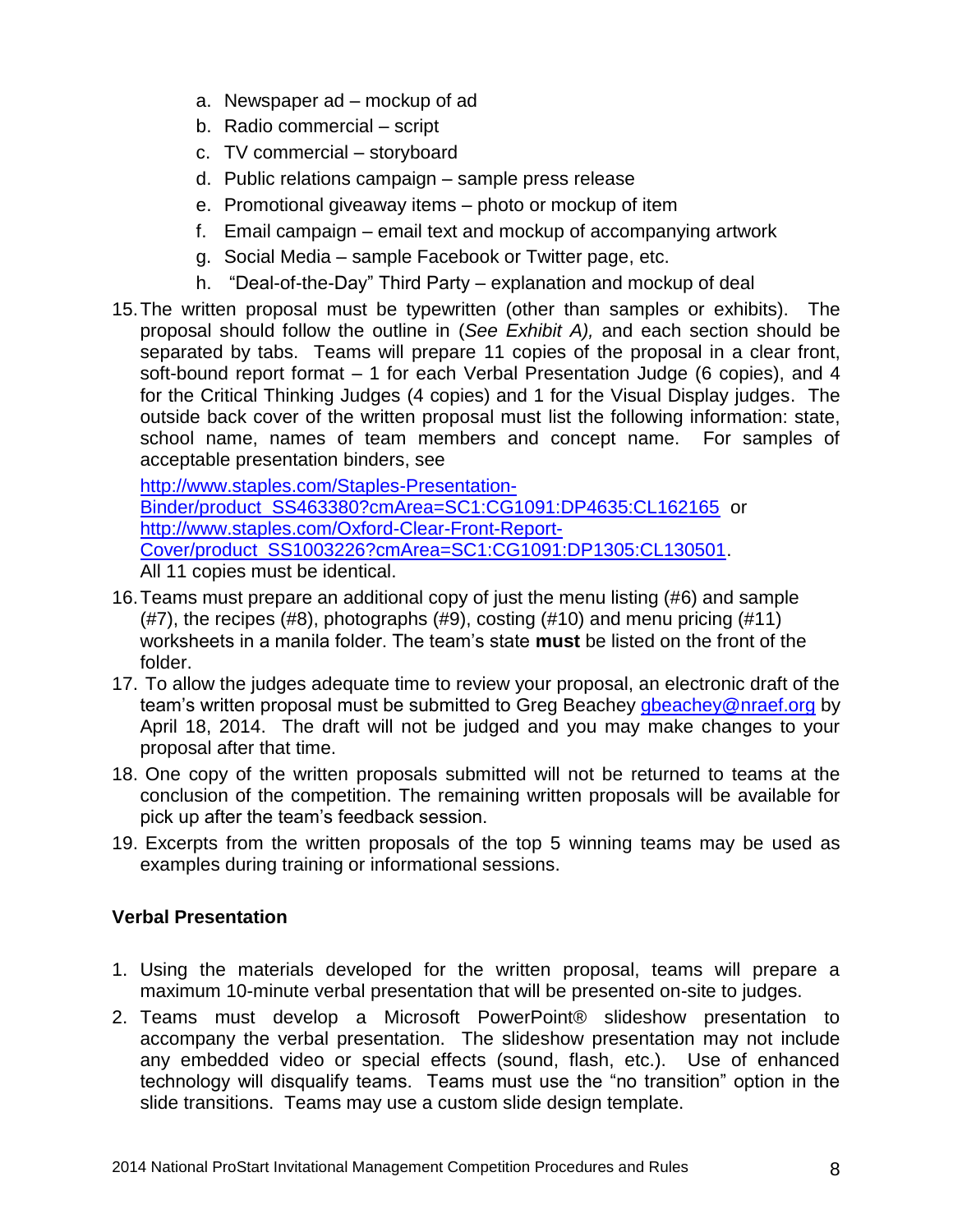- 3. The teams should approach the verbal presentation as though they are developers of the restaurant concept, and the judges are potential investors. Teams should assume the "investors" have not reviewed the written proposal and pull out the relevant information to be presented in person.
- 4. Teams **should** use their visual display as a visual aid during the verbal presentation.

# **Visual Display**

- 1. Using the materials developed for the written proposal, teams will build a display to visually reflect their restaurant concept. Judging will be based on how well the display conceptualizes the restaurant concept, along with meeting the requirements below. The displays will be available for public viewing.
- 2. The displays must be 36" x 48" tri-fold displays, made only of corrugated cardboard or foam core, and will be placed on top of 6' tables for viewing. Materials attached to the display may not exceed the dimensions of the display, or hang over the edges.

For examples of acceptable displays, see <http://www.elmers.com/product/detail/902090> <http://www.elmers.com/product/detail/730300>

- 3. At a minimum, the display must include:
	- a. Name and brief description of restaurant concept
	- b. Diagram of restaurant layout
	- c. Sample of how menu will be presented to customers
	- d. Description and samples of the marketing tactics
		- **i. Samples may be either a mock up or an image of the tactic.**
- 4. Teams are encouraged to use creativity in their display. Teams may use 3-D items to enhance their display, however, all materials that are part of the display must be attached to the display board – no additional items may be placed on the table top or on the area in front of the table (other than the copy of the written proposal). All 3-D items must be detachable so the board can fold flat.
- 5. Electronic items such as tablets, netbooks, cell phones, smart phones, mp3 players, stringed lights, and digital picture frames are prohibited.
- 6. Teams must attach an 8  $\frac{1}{2}$ " X 11" sheet of paper to the back of the display listing the names of the team members, school, state, and restaurant concept.

# **Team Check-in**

1. An open check-in period will take place beginning on **Saturday, May 3, 2014** at the **Hyatt Regency Minneapolis.** Team Check-in will close at 4:00 p.m. sharp. Teams should schedule their travel so they arrive in Minneapolis to allow sufficient time to check-in their materials on Saturday, May 3. **Minneapolis will be on Central Daylight Time (CDT)**, so please keep in mind that there is a time difference for teams traveling from different time zones. We suggest that your team arrive at the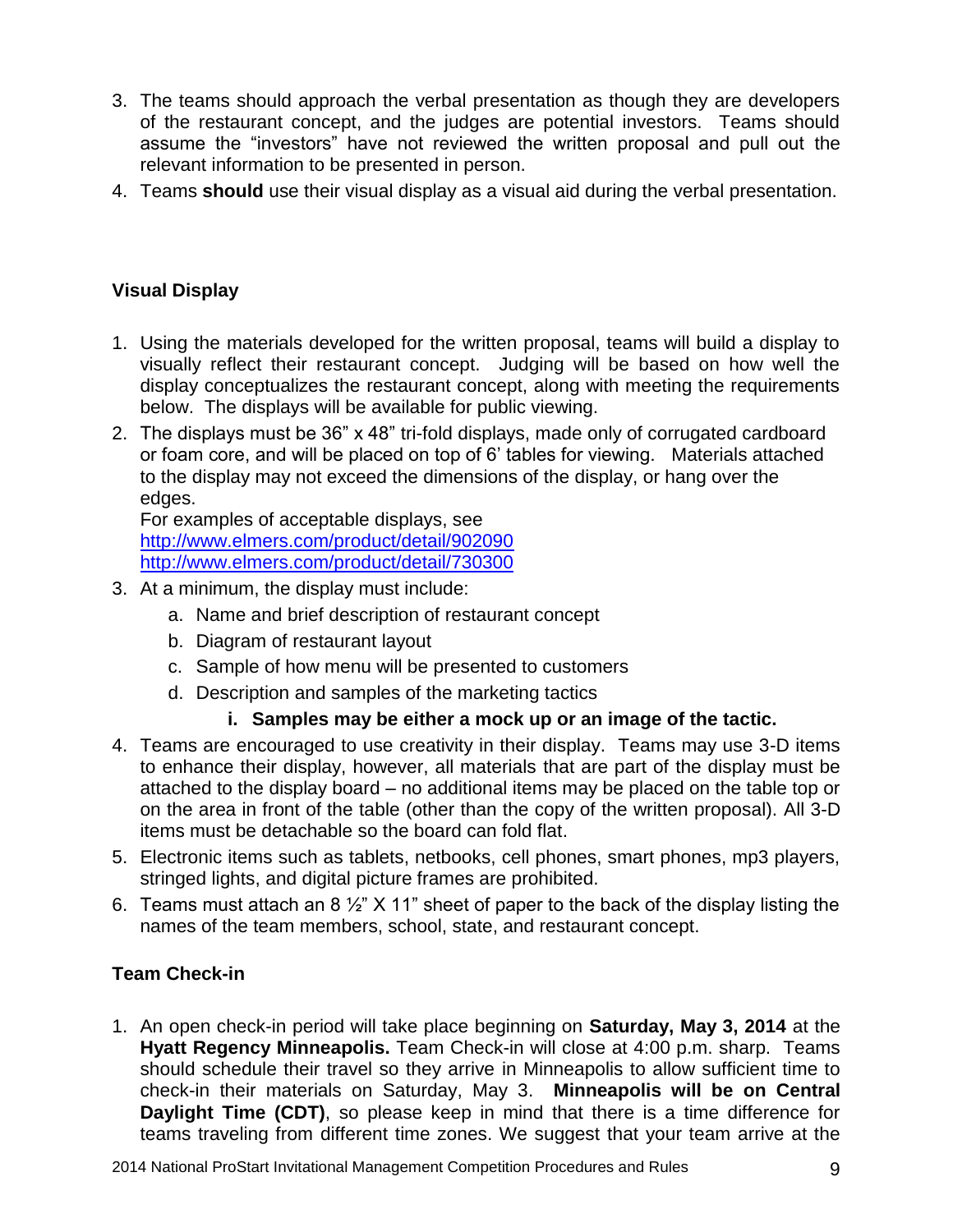host hotel no later than 1:00 p.m. CDT, in order to complete the check-in process. The host hotel is approximately 20 minutes from the Minneapolis−Saint Paul International Airport.

- 2. At check-in, teams will submit **11** copies of their written proposal and their menu/recipes/costing manila folder. Teams will also submit their final slideshow presentation on a jump/thumb/flash drive. The slideshow presentation must be the only file on the flash drive and should be named "<state abbreviation> management competition" – for example, "SC management competition." Event Organizers will keep the flash drive – *it will not be returned to teams at the end of the competition*. **The slideshow should be saved as a PowerPoint file (.ppt file, not 2007 .pptx file)**. Teams will review their presentation on the Event Organizer's computer to ensure the file displays correctly.
- 3. Teams will also check-in and leave their visual display board. It must be folded and closed, and will be placed in a sealed bag.
- 4. Should travel delays arise, and as a result a team is unable to check-in their materials during the times allotted on Friday, the team must contact their state ProStart Coordinator, who will contact the NRAEF management competition coordinator to make arrangements to submit materials.

#### **Day of Competition**

- 1. Thirty minutes prior to their presentation start time, teams may pick up their visual display boards at the site designated by Event Organizers and announced at Orientation.
- 2. Ten minutes prior to their presentation start time, teams will report to the check-in table outside the verbal presentation room. At their designated presentation time, teams will deliver their verbal presentation before the judges. Their PowerPoint presentation will be projected on a large screen. Teams will bring their assembled visual display board with them and may reference it during the presentation.
- 3. Teams may not distribute materials to judges **or use additional materials during the competition segments** (business cards, promotional items, props, etc.). Any relevant materials must be included in the written proposal.
- 4. Each member of the team must have a substantial speaking role during the presentation.
- 5. There will be 1-point-per-minute penalty if teams exceed the maximum 10-minute presentation length. (*See Penalties)*. If the presentation runs more than 4 minutes over the maximum time, the team will be disqualified. (*See Disqualifications)*.
- 6. After the presentation, judges will have an additional 5 minutes to ask the team questions about their presentation and overall restaurant concept. Teams will be evaluated on how well they answer the judges' questions.
- 7. Immediately after their verbal presentation, teams will move their visual display to the Critical Thinking area. The team will have 5 minutes to set up their visual display area, which consists only of the display board and one copy of their written proposal. Critical Thinking Judges will supply the team with their copy of the written proposal to accompany the visual display.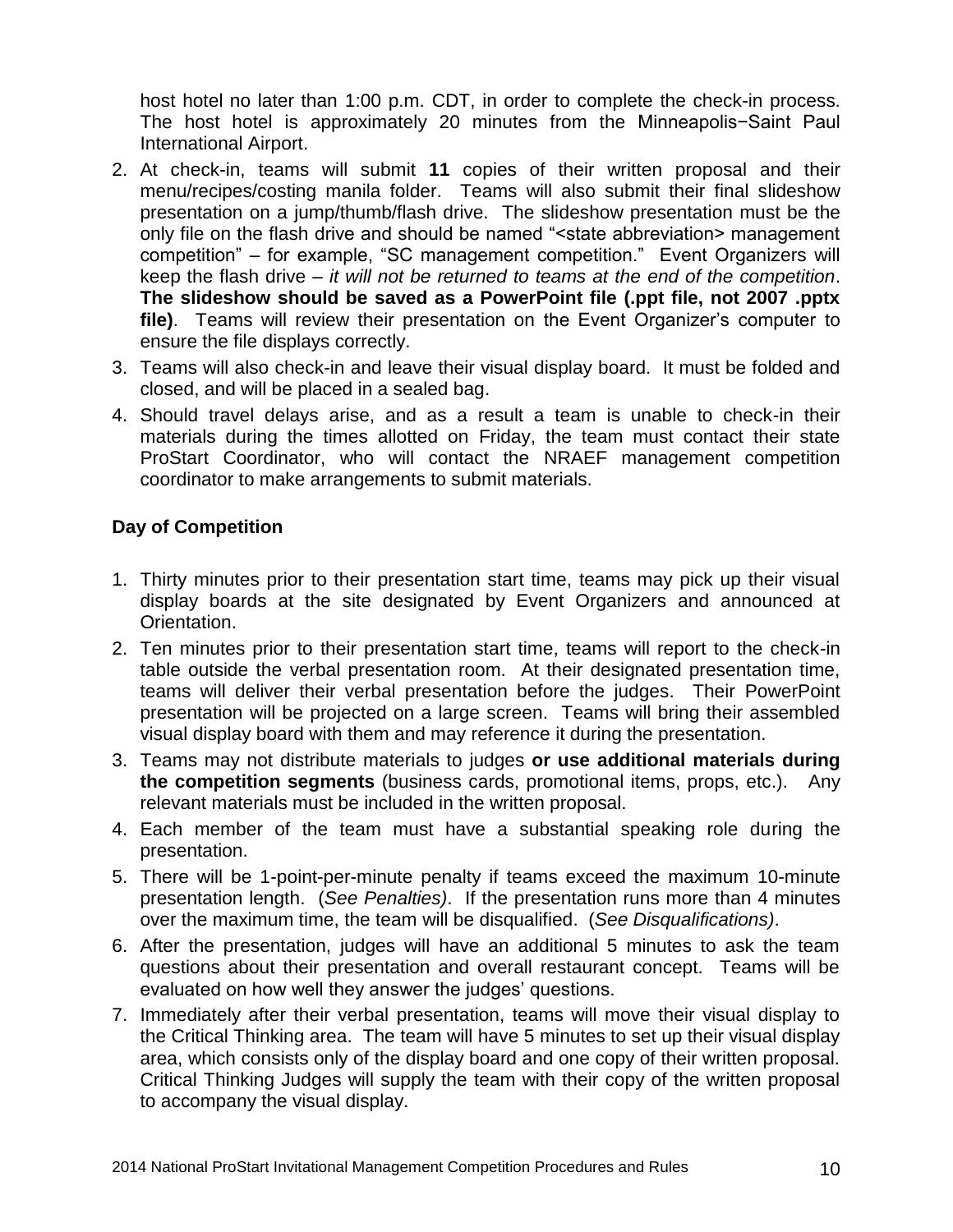- 8. Critical Thinking Judges will visit with each team and evaluate their critical thinking skills and ability to react to management challenges. The judges will present each team a mini-scenario from 4 of the following categories: safety and sanitation, customer service, human resources and staffing, menu development and design, marketing, and concept knowledge. All teams will be evaluated on the same 4 categories – **the chosen categories will be included in the team's registration materials which are available for pickup on Saturday, May 3rd .** The team will then present how they would address that scenario from the context of their restaurant concept. (*For sample scenarios, see Exhibit J).* The Critical Thinking Judges will also have the opportunity to ask teams in-depth questions on their proposal and visual display.
- 9. Next, Visual Display Judges will evaluate each team's display. The Visual Display Judges will also have the opportunity to ask teams in-depth questions on their proposal.
- 10.The display and written proposal must be picked up by 5:30 p.m. on the day the team competed, or it will be disposed of by Event Organizers.
- 11.See *Exhibit K* for a sample management competition timeline.

# **Penalties**

- 1. The team is not dressed in uniform 5 points
- 2. Restaurant concept is not located in ProStartville 5 points
- 3. Team submits more or less than 12 menu items 5 points
- 4. Team includes an alcoholic beverage as one of their menu items 5 points
- 5. Team submits more or less than 3 recipes 5 points
- 6. Team submits more or less than 3 food costing worksheets 5 points
- 7. Team submits more or less than 3 menu pricing worksheets 5 points
- 8. Team submits more or less than 2 marketing tactics 5 points
- 9. Team uses an alcohol-related activity or promotion as one of their marketing tactics – 5 points
- 10.Written proposal does not meet specifications (typewritten, bound, no extra information included) – 5 points
- 11.All **11** copies of the written proposal are not identical 5 points
- 12.Visual display is not tri-fold or is not made of corrugated cardboard or foam core 5 points
- 13.Visual display exceeds maximum size dimensions 5 points
- 14.Visual display incorporates additional materials not attached to the display board 5 points
- 15.Visual display does not include sheet listing names 1 point
- 16.Each member of the team does not substantially speak during verbal presentation 5 points per student who does not substantially speak
- 17.Verbal presentation exceeds maximum allowed time 1 point per minute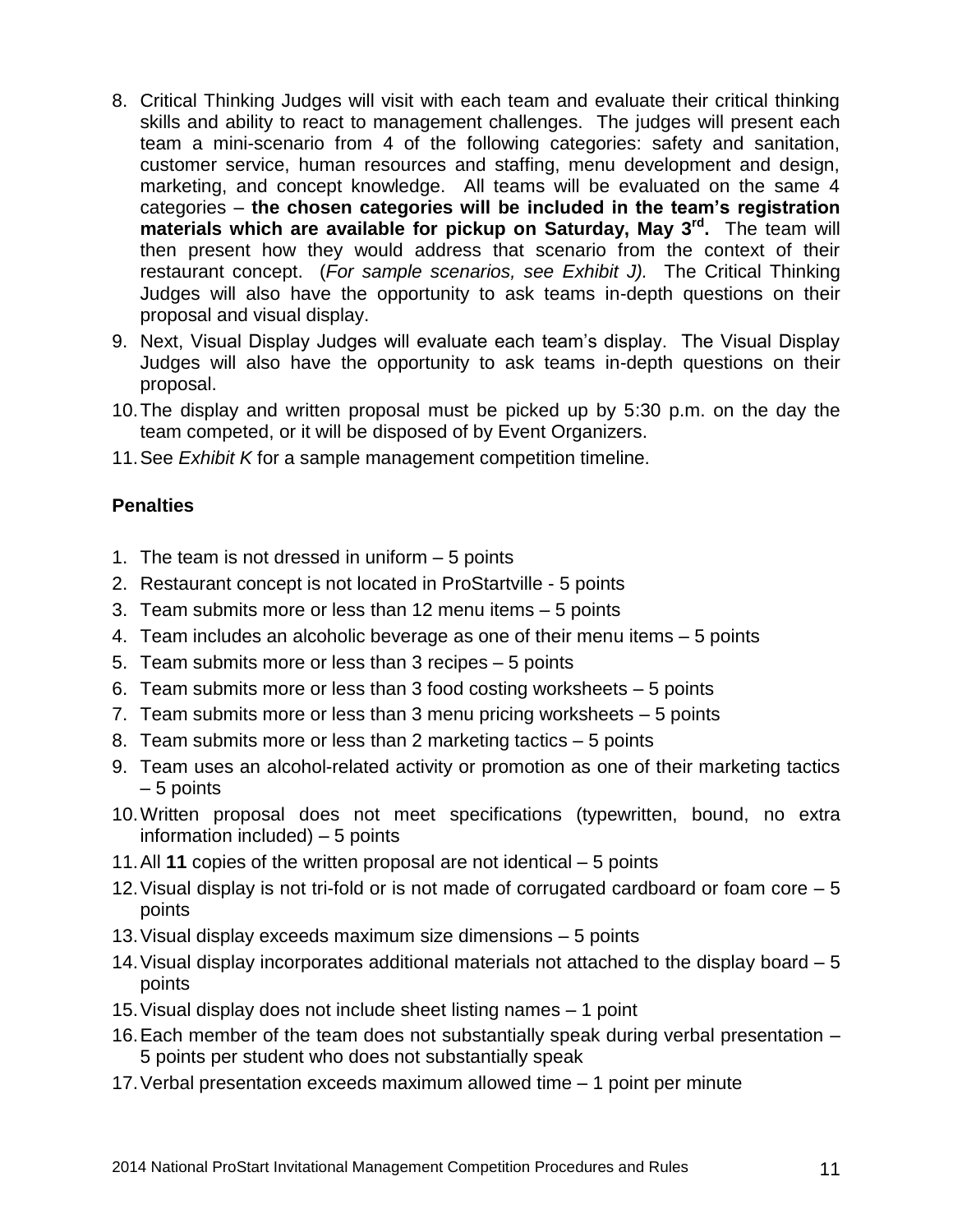#### **Management Specific Disqualifications** *(see additional General Disqualifications on Page 4*

- 1. Verbal presentation ran more than 4 minutes over the maximum allowed time
- 2. Team used unauthorized enhancements in the slideshow (embedded video, sound, etc.)
- 3. Teams submitted the work, or parts of, a previously submitted team's work.

#### **Event Personnel**

- 1. Event Organizers (NRAEF staff members)
- 2. Judges from colleges/universities and the restaurant and foodservice industry. There will also be one lead judge.
- 3. All judges will be consistent from team to team (i.e., judges scoring Restaurant Concept will be responsible for that category across all competitors).
- 4. Verbal Presentation judges will evaluate both the written proposal and verbal presentation on the following categories. (*See Exhibit L) for sample score sheet.*

| <b>Restaurant Concept</b> | Two Judges |
|---------------------------|------------|
| Menu                      | Two Judges |
| Marketing                 | Two Judges |

- 5. Menu and Recipe judge will evaluate all management teams' menus, recipes and costing.
- 6. Each of the four Critical Thinking judges will present one mini-scenario:

| Category 1 | One Judge |
|------------|-----------|
| Category 2 | One Judge |
| Category 3 | One Judge |
| Category 4 | One Judge |

Each Critical Thinking judge will score all teams on all four categories.

7. Two Visual Display judges will evaluate all teams' visual displays

#### **Attendees**

Mentors, teachers, chaperones, parents, general public, etc., are encouraged to attend the competition. However, space is limited. Attendees are only permitted to photograph or videotape their home state's presentations, and no other form of recording is allowed.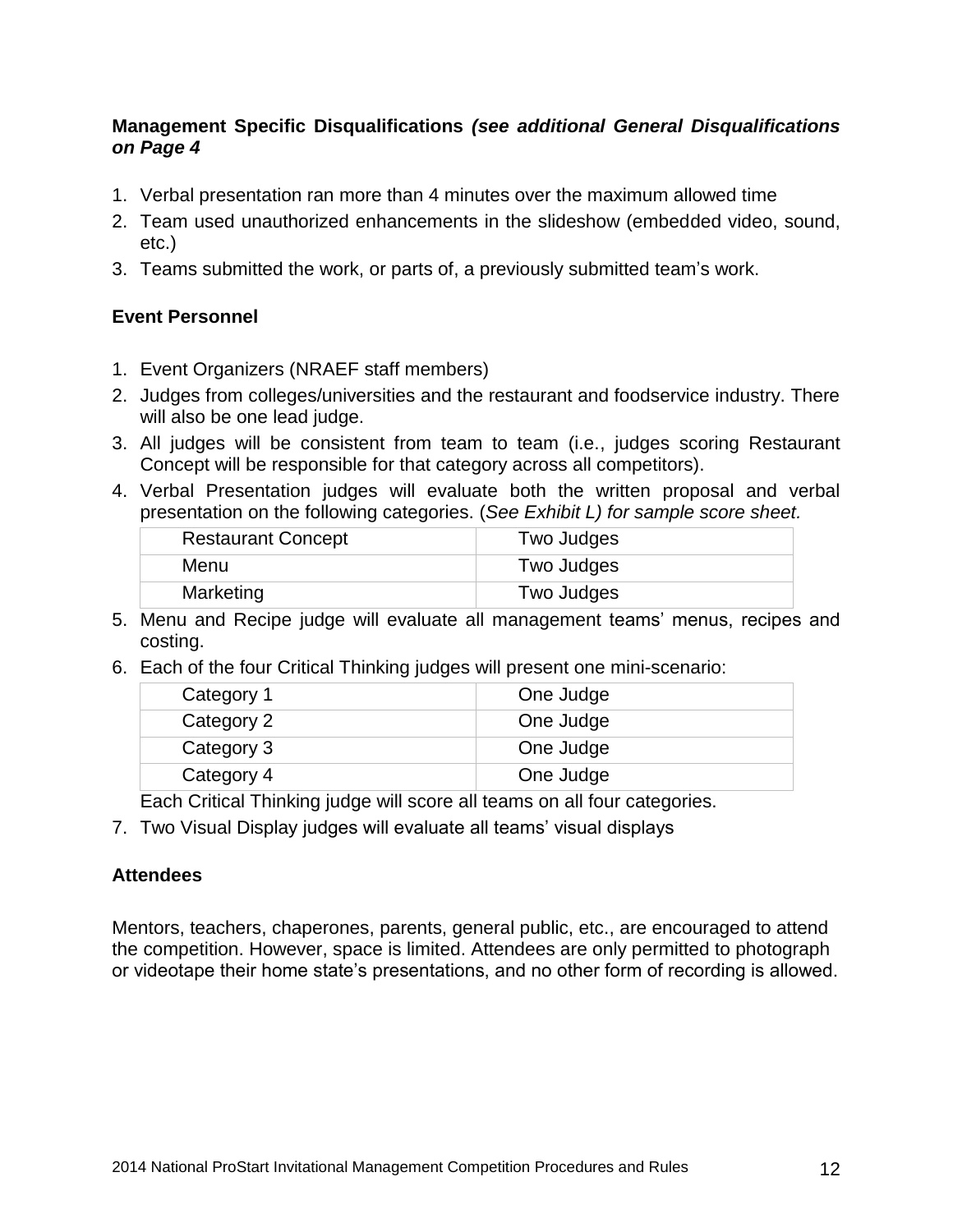#### **Exhibit A**

# **Written Proposal Outline and Checklist**

The information in the 11 written proposals must be presented in the following order **in sections separated by tabs**:

□Executive Summary

 $\Box$  Table of Contents

 $\Box$  Restaurant concept description

- o Type of establishment
- o Type of cuisine served
- o Meals served
- o Hours of operation
- o Location of restaurant
- o Target market

 $\square$  Description of interior and décor

 $\Box$  Interior diagram

 $\Box$  Organizational chart

 $\Box$  Listing of 12 menu items

 $\Box$  3 Recipes

□ 3 Costing Worksheets

□ 3 Menu Pricing Worksheets

| $\Box$ Photos of 3 menu items |  |
|-------------------------------|--|

 $\square$  Sample of how menu will be presented

 $\Box$  2 marketing tactics

- o Description
- o Goal
- o Budget
- o Sample

 $\Box$  Conclusion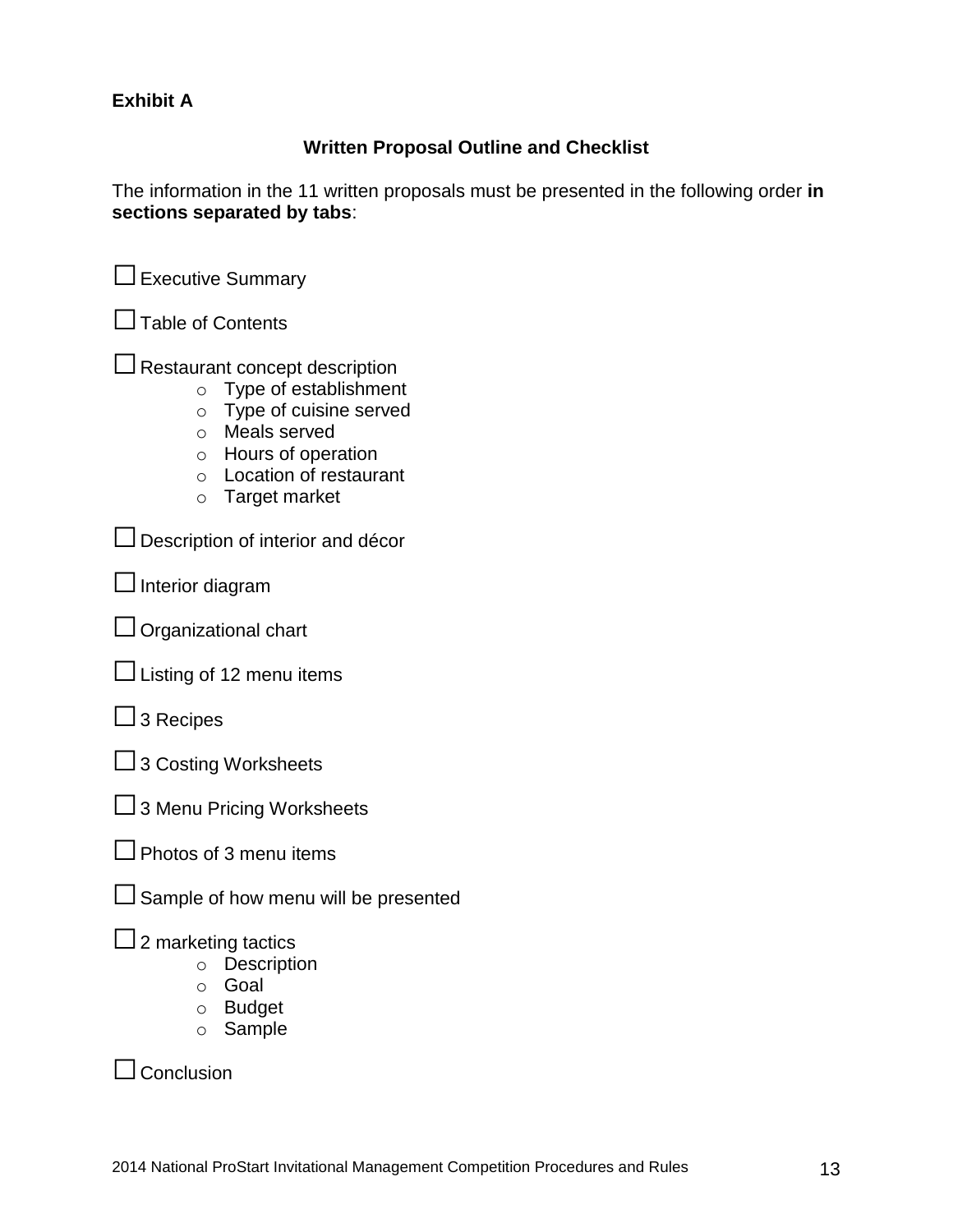## **Exhibit B**

#### **Location Description – ProStartville, USA**

#### **Demographics:**

The downtown area of ProStartville features a diverse assortment of entertainment, dining, cultural and architectural attractions. The Main Street area features entertainment venues, shopping, and an assortment of restaurants. Cultural and architectural attractions can be found throughout the city, along with numerous parks and green spaces. ProStartville is a place where the past and the future peacefully coexist and build, one on the other, to create a destination that appeals to the interests of every visitor.

- Population  $-395,000$
- $\bullet$  Median age  $-35$
- Families represent 46% of the population

#### **Business and Industry:**

ProStartville's strength as a community truly rests on one solid foundation—its economic diversity. The city is a great "neighborhood" of private and public business and industry, where people are as likely to go to work each morning in banks, hospitals, or government offices as to drive trucks, punch cash registers, or work on assembly lines. Major industries in ProStartville include: Food Processing, Finance, Health Care Management, Higher Education, Computers, Music Production, Graphic Arts, Technology Manufacturing and Tourism.

#### **Local Points of Interest:**

- Downtown ProStartville is alive with renowned museums and art galleries, national and city parks.
- Professional and College sports arenas and exciting nightlife offer endless options for things to do.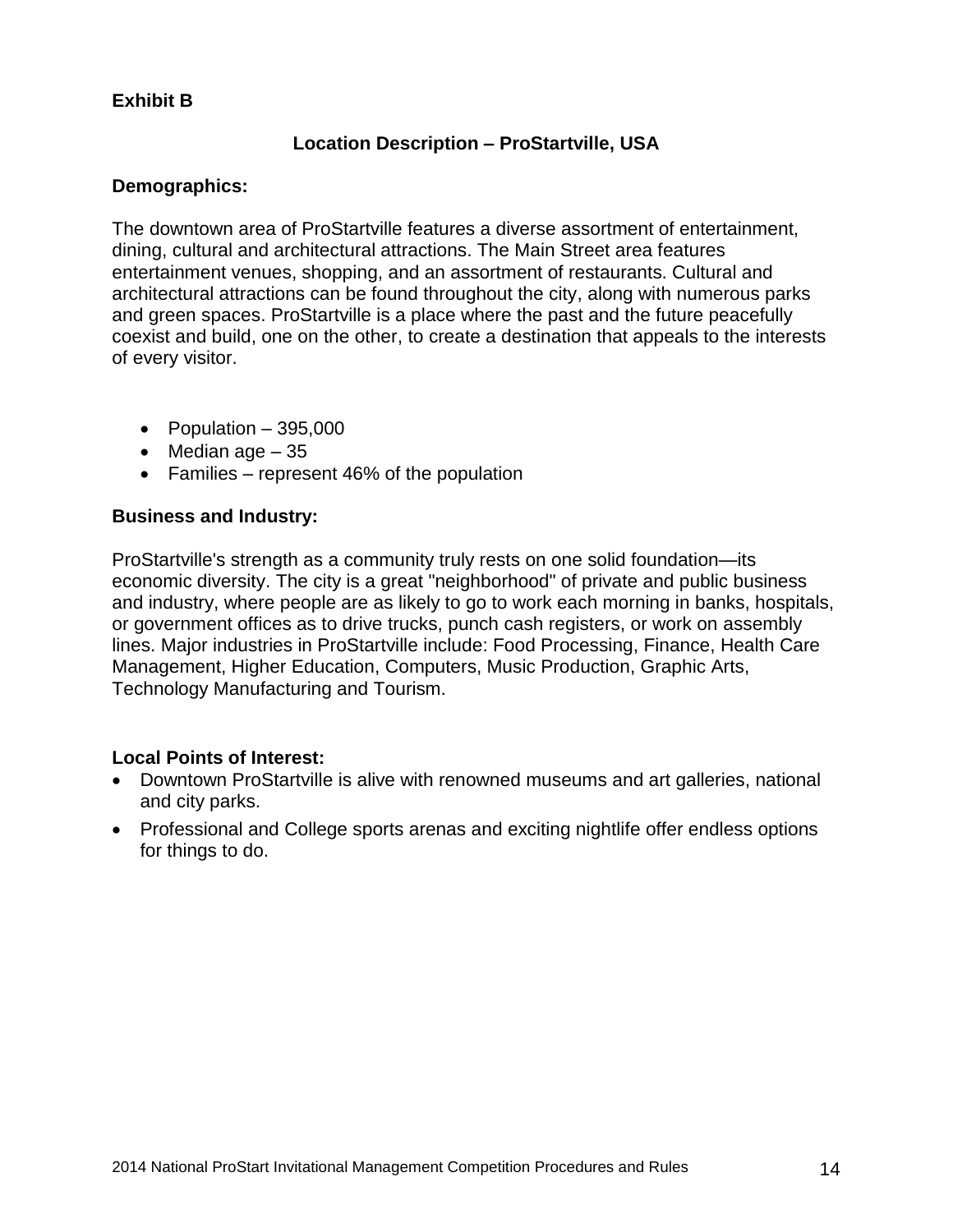# **Exhibit C**

# **Sample Restaurant Diagram**

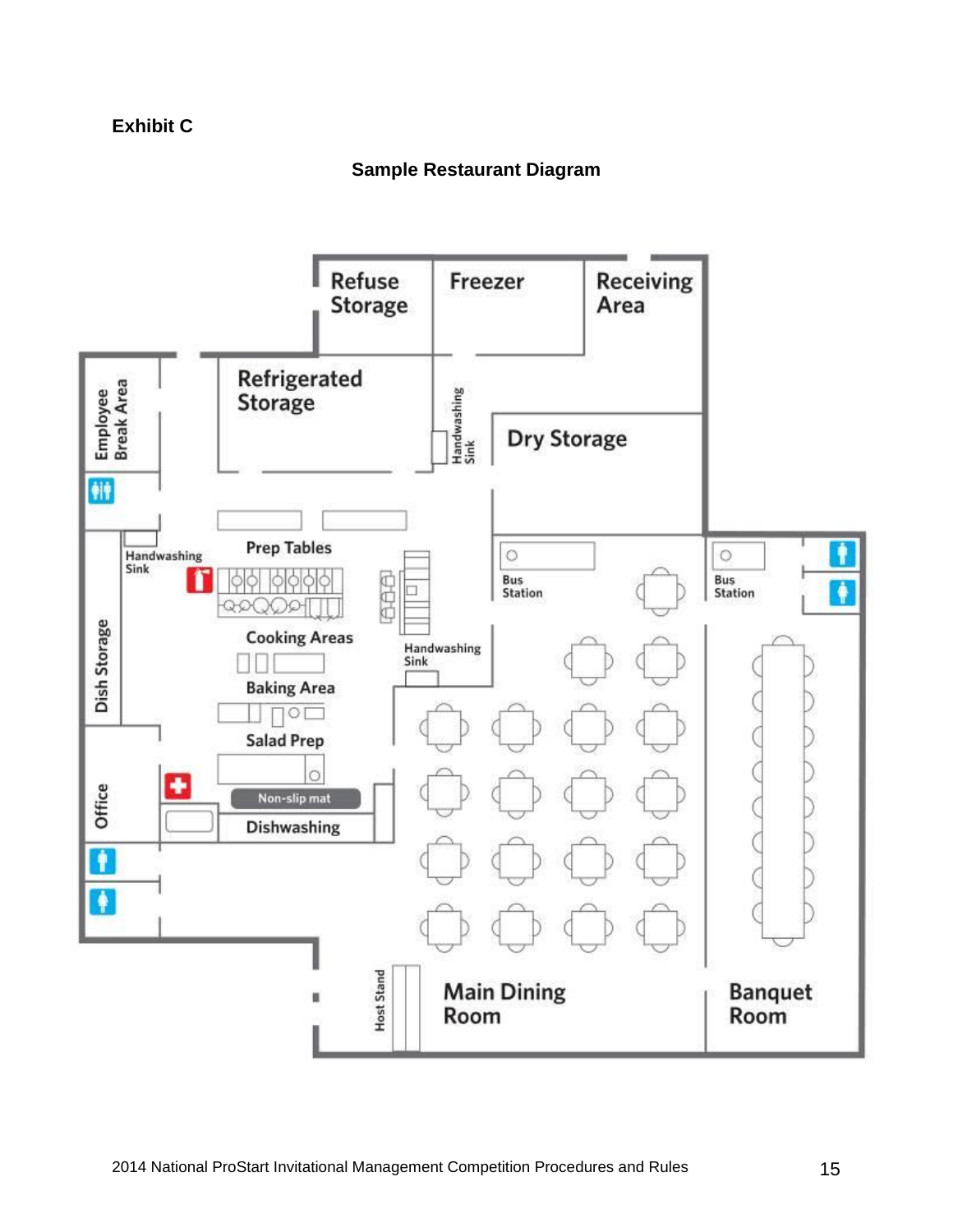# **Organizational Chart Clarification**

The Organizational Chart below is an example of the positions needed to staff the restaurant represented in the sample restaurant diagram in Exhibit C.

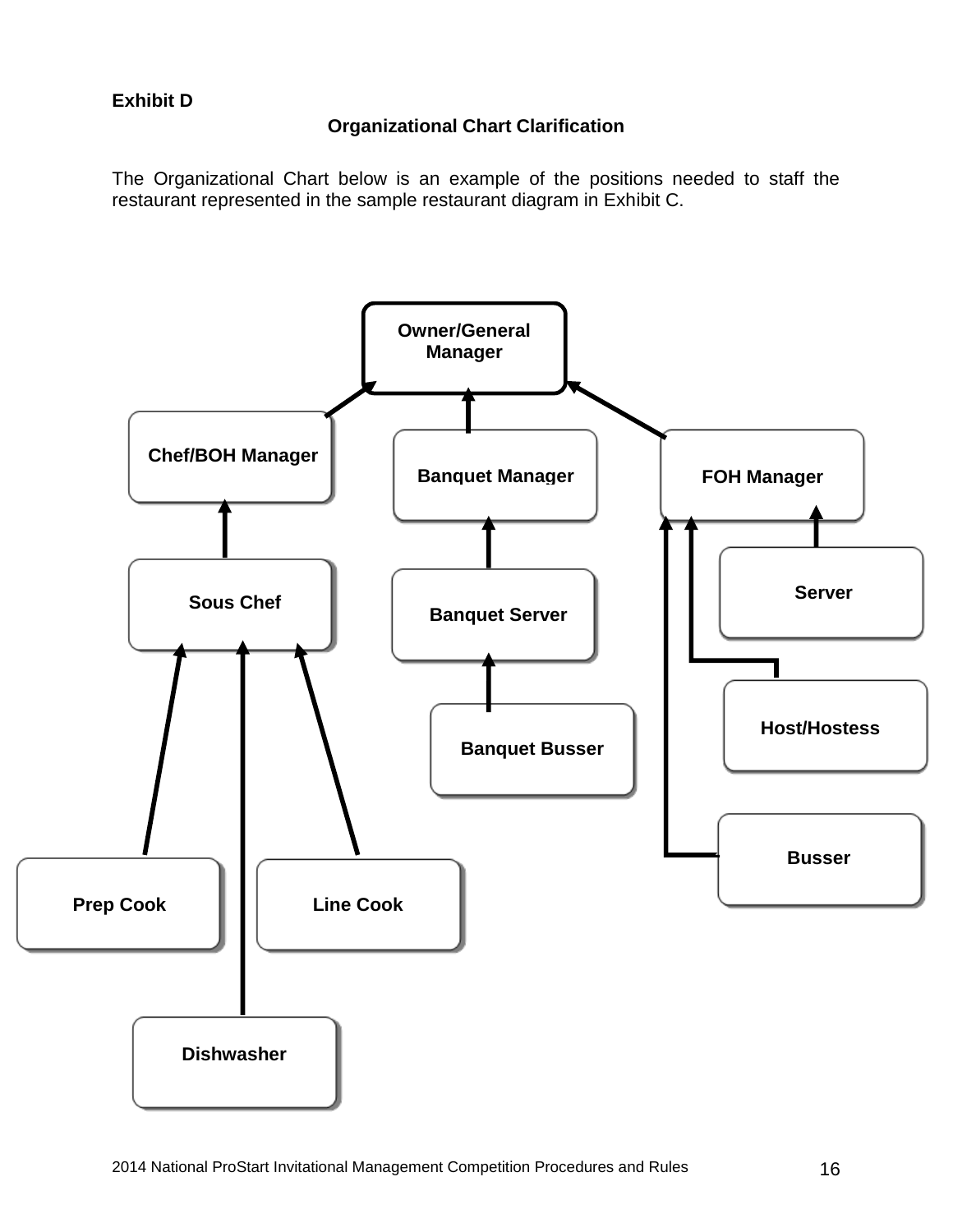# **Exhibit E**

## **Marketing Tactic Clarification**

Teams must include 2 marketing tactics as a part of their presentation. The below categories, taken directly from the curriculum, will help identify what qualifies as a marketing tactic and what can be seen as specific examples of each tactic.

**Advertising** – Paying to present or promote an operation's products, services, or identity.

- Newspaper
- Radio
- Magazine
- Billboard
- Poster
- Metro Transit

**Promotions** – Incentives to entice customers to patronize an operation.

- Frequent shopper program
- Special Pricing
- Premiums
- Special Events
- Samples
- Contest/sweepstakes
- Signage & display materials
- Merchandising
- Carryout & door hanger menu

**Public Relations** – The process by which an operation interacts with the community at large. Building good relations with the community can help an operation gain favorable publicity and enhance an operation's image.

- Holding a charity event
- Press release
- Sponsoring a team or event

**Direct Marketing** – Making a concerted effort to connect directly with a certain segment of the market. Such connection could help garner immediate responses from customers as well as build longer-term relationships.

- Post Card mailing campaign
- E-mail campaign
- Deal of the Day website (Groupon, Living Social, etc.)
- Social Media (Facebook, Twitter, Foursquare)
- Smart phone application that updates and informs customers directly
- Flyers
- Website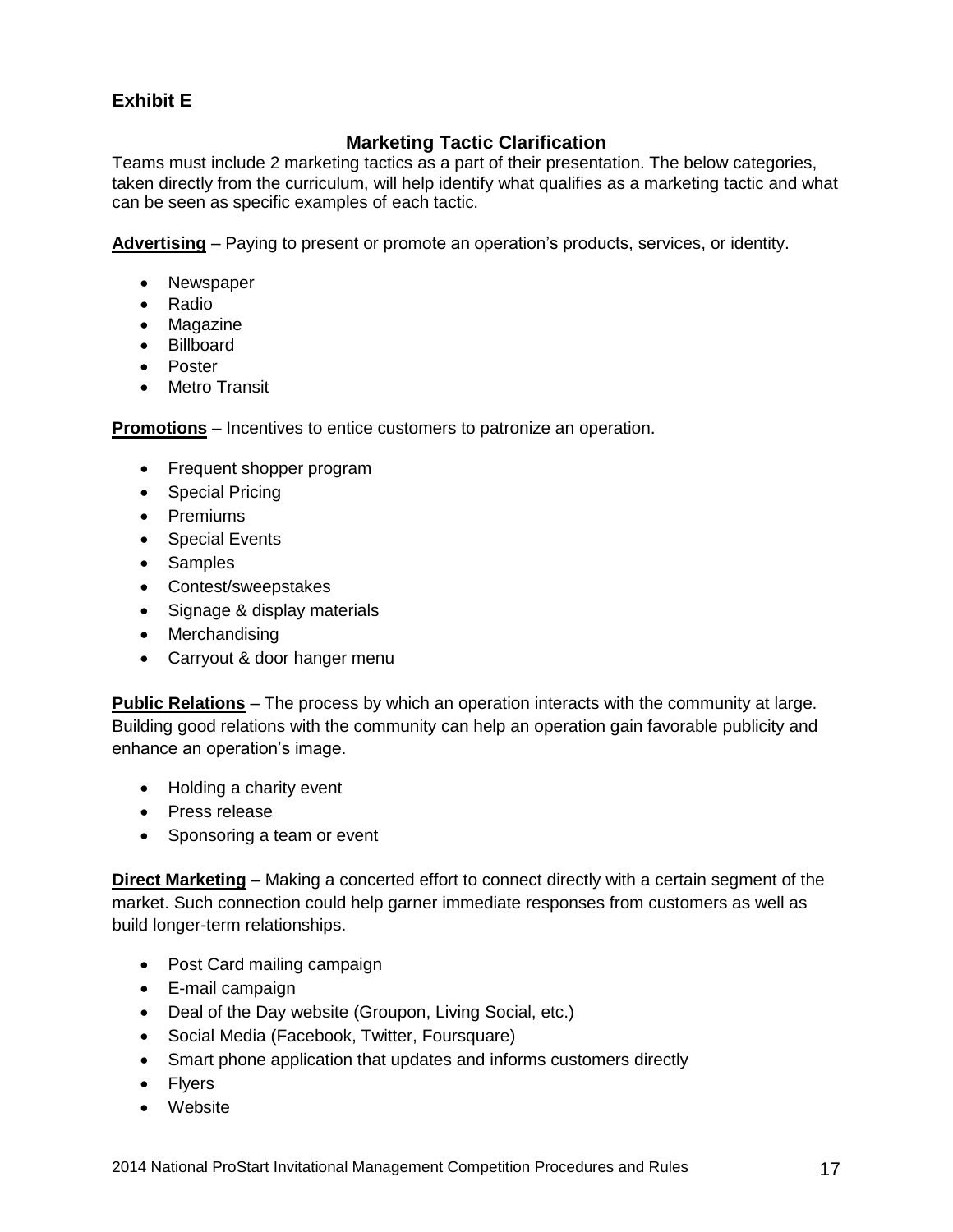#### **Exhibit F**

#### **Menu Item Clarification**

The intent is that teams will come up with 12 menu items (only) that would be reflective of the concept's broader menu. Please see the below information on what constitutes a menu item.

#### **Menu Item Clarification**

The general rule of thumb for what counts as a menu item is that anything that is packaged together for one price counts as 1 item. For example, the below menu would consist of 2 items:

- Burger with a choice of fries, mashed potatoes or asparagus \$8.95
- Chicken sandwich with a choice of fries, mashed potatoes or asparagus \$8.95

The recipes/costing for the burger would include the burger and the most costly of the side dish choices.

If the menu lists entrees separate from side dishes, and customers must pay for side dishes, the side dishes count as separate items. For example, the below menu would consist of 5 items:

- $\bullet$  Burger \$6.95
- Chicken Sandwich \$7.50
- Fries \$1.95
- Mashed Potatoes \$1.95
- Asparagus \$3.50

An exception is a table d'hote menu (*see Becoming a Restaurant and Foodservice Professional Year 2, pg. 263, or Foundations of Restaurant Management & Culinary Arts Level 2, pgs. 473-74*) or prix fixe menu. In those cases, each dish that makes up the table d'hote or choice for prix fixe counts as 1 menu item.

On the sample menu on the next page, there are examples of how to count menu items.

- Each Salad counts as one menu item
- Each Sandwich counts as one menu item, the costing for each item would include the most costly of the side choices
- Each Soup counts as one menu item
- Each Dinner item counts as one menu item, costing would include all sides and sauces
- Each Dessert is one item
- Each Beverage is one item
- Total menu items count for this menu is: 21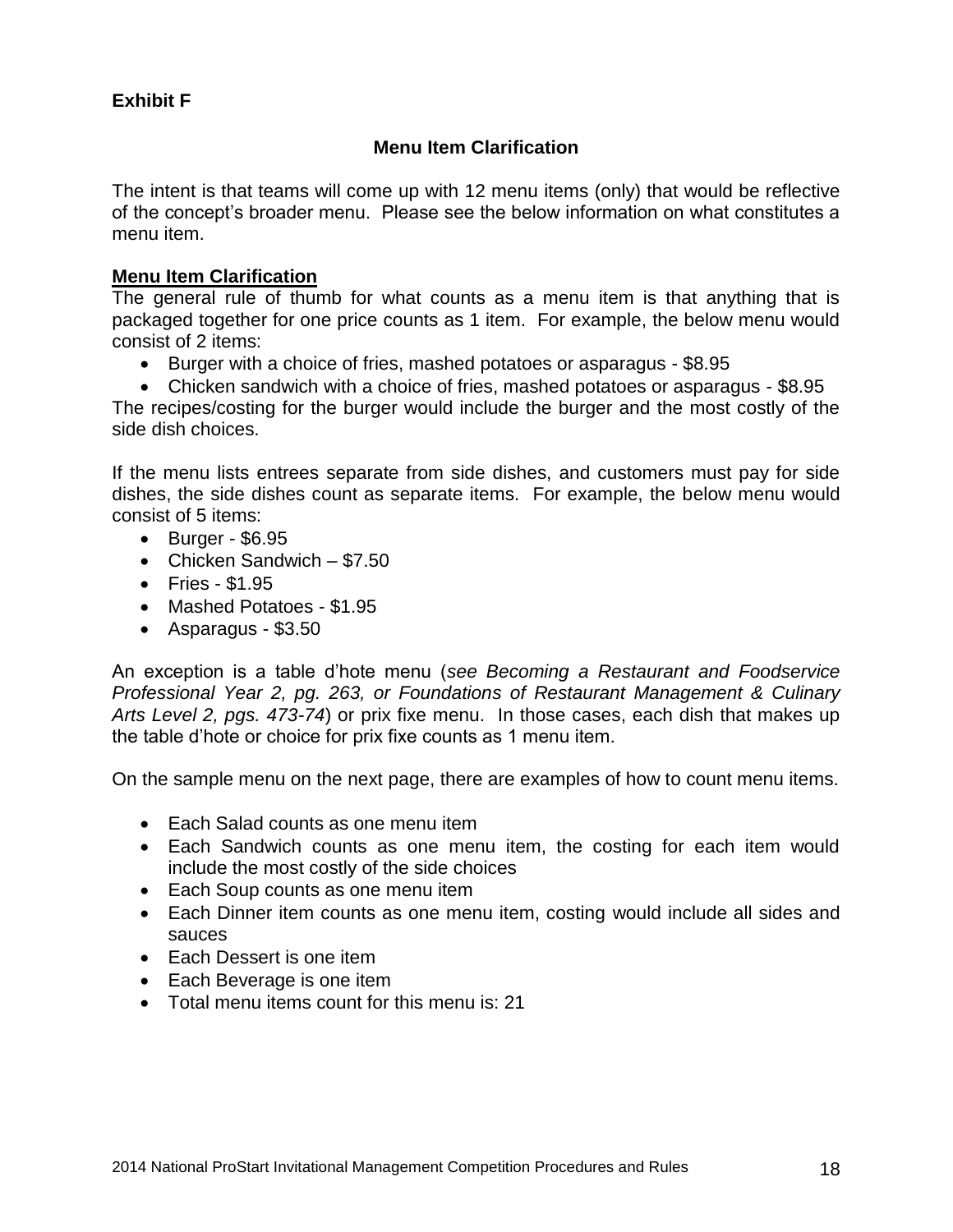# **Salads**

• House \$6.50

Spring greens, avocado, roasted peppers, onions, shredded carrots, tomatoes & balsamic dressing

- $\text{Crazy } $8.50$ Chicken breast, goat cheese, spring greens, crushed walnuts, bacon, roasted peppers, onions & balsamic dressing
- Wild Alaska Salmon \$8.50 Alaska salmon, spring greens, tomatoes, sliced lemon & balsamic dressing

# **Sandwiches**

Available with your choice of potato, pasta or green salad

- Best Burger \$8.00 ¼ lb. beef patty, pickle, tomatoes, sautéed onions, spring greens, cheddar cheese Best Chicken \$7.00
- Chicken breast, spring greens, tomatoes, onions & basil mayo
- Garden Burger \$7.00 Veggie patty, sun-dried tomato pesto, spring greens, avocado, tomatoes, onions, shredded carrot & basil mayo

# **Soups**

- Chicken Gumbo \$4.00
- Italian Wedding \$4.00
- Lobster Bisque \$4.00
- Minestrone \$4,00

# **Dinners**

- Pot Roast Dinner \$15.75 Piled high with cipollini onions, carrots & mushrooms over mashed potatoes, served au jus
- Chili Glazed Salmon \$16.50 Served over a roasted vegetable & quinoa pilaf finished with micro greens
- Chicken Pot Pie \$13.00 Roasted chicken in an herbed cream sauce with leeks & carrots under a pastry crust
- Walleye Dinner \$15.50 Hand breaded & pan-fried filet on a bed of basmati rice pilaf with lemon beurre blanc

# **Desserts**

- $\bullet$  Cake \$4.00
- Apple Turnover \$2.25
- Brownie \$2.25

# **Beverages**

- $\bullet$  Coffee \$2.00
- Iced Coffee \$2.50
- Cappuccino \$3.75
- $\bullet$  Ice Tea \$1.50

2014 National ProStart Invitational Management Competition Procedures and Rules 19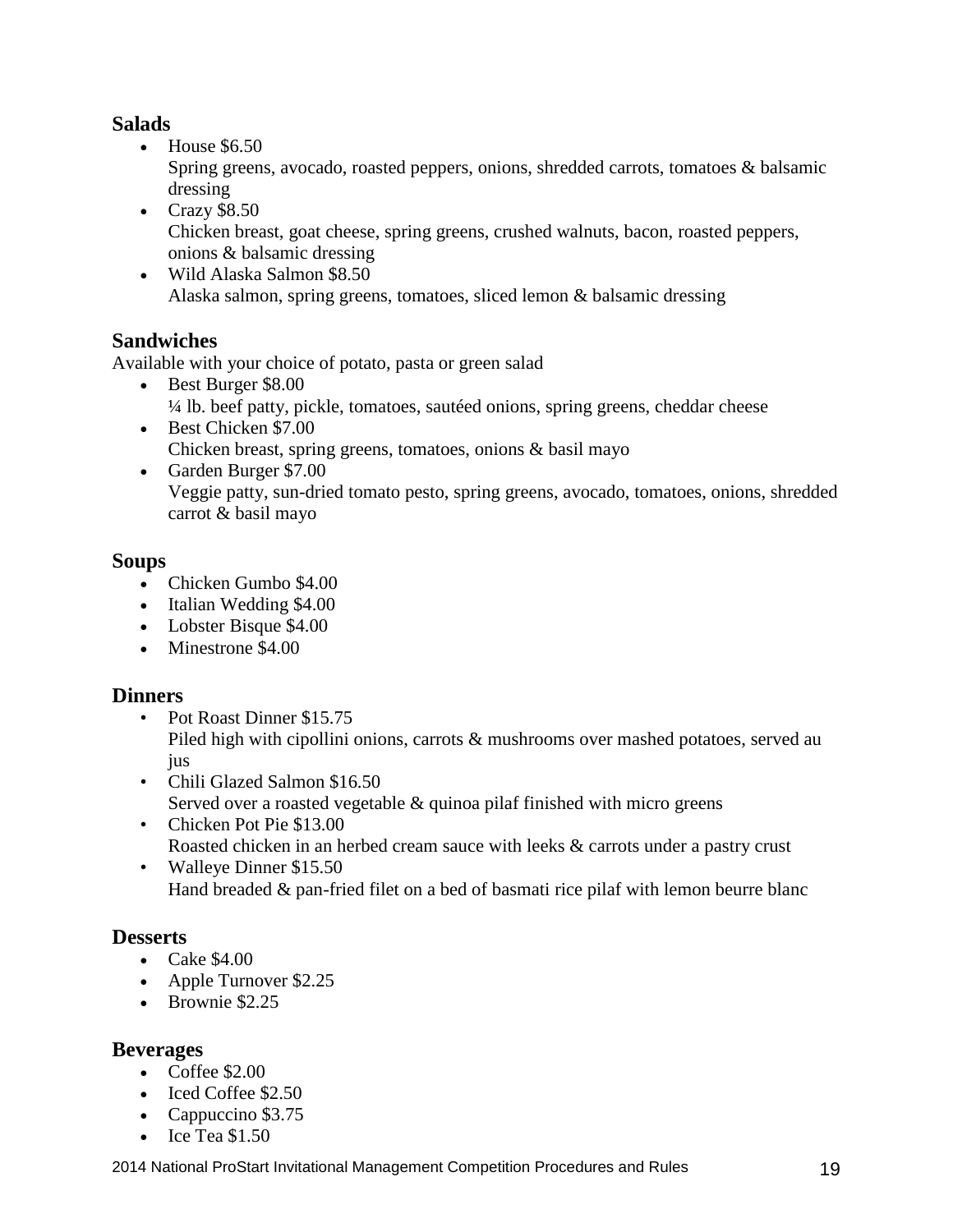# **Exhibit G**

#### **Recipe Example**

Management teams must complete this worksheet prior to the competition. It is unnecessary to send this in with your registration. Management teams need to make one (1) copy to turn in at Team Check-in, in addition to copies included in the written proposal.

| School Name          | <b>ProStart High School</b> |
|----------------------|-----------------------------|
| <b>Educator Name</b> | Chef Jones                  |

| Menu Item                 | Stuffed Won Tons       |                     |      |
|---------------------------|------------------------|---------------------|------|
| <b>Number of Portions</b> | റ                      | <b>Portion Size</b> | 3 oz |
| <b>Cooking Method</b>     | Baked                  |                     |      |
| <b>Recipe Source</b>      | <b>Class Developed</b> |                     |      |

| Ingredients          |               |  |  |
|----------------------|---------------|--|--|
| Item                 | <b>Amount</b> |  |  |
| Cream Cheese         | 8 oz          |  |  |
| Powdered Sugar       | 2 oz          |  |  |
| Vanilla              | .5 oz         |  |  |
| Won Ton Wraps        | 8             |  |  |
| Oil for frying       | 16 oz         |  |  |
| Salt and pepper      | To taste      |  |  |
| Cinnamon for dusting | To taste      |  |  |
|                      |               |  |  |
|                      |               |  |  |
|                      |               |  |  |

|                                       | <b>Procedure</b> |
|---------------------------------------|------------------|
| Procedure written in practical order. |                  |
|                                       |                  |
|                                       |                  |
|                                       |                  |
|                                       |                  |
|                                       |                  |
|                                       |                  |
|                                       |                  |
|                                       |                  |
|                                       |                  |
| -------                               |                  |

**Source:**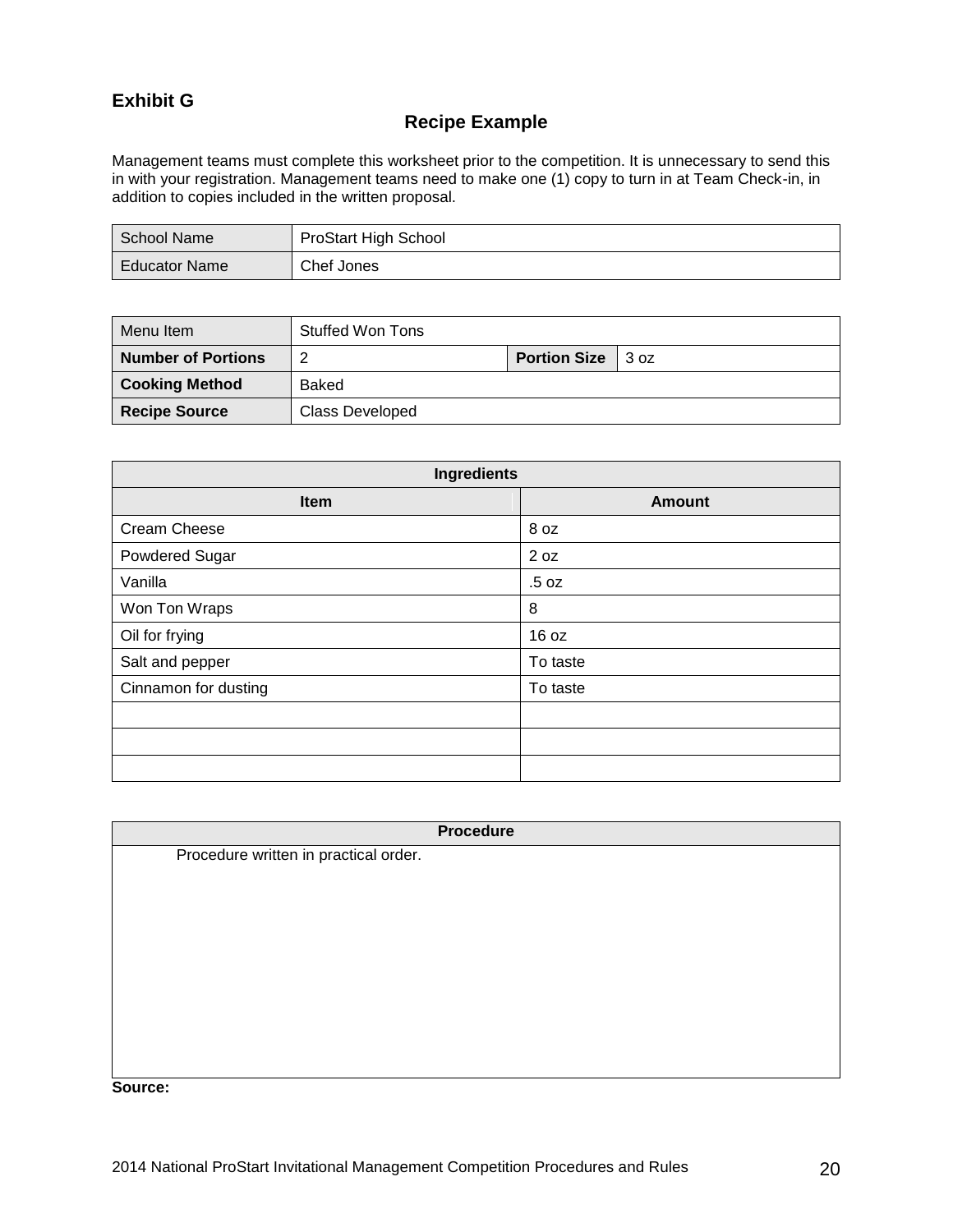## **Exhibit H**

# **Recipe Cost Example**

Management teams must complete this worksheet prior to the competition. It is unnecessary to send this in with your registration. Management teams need to make one (1) copy to turn in at Team Check-in, in addition to copies included in the written proposal.

| <b>School Name</b>   | <b>ProStart High School</b> |
|----------------------|-----------------------------|
| <b>Educator Name</b> | Chef Jones                  |
| <b>Menu Item</b>     | Stuffed Won Tons            |
| Number of Portions 2 |                             |

| <b>Ingredients</b>           |               | <b>Ingredient Cost</b> |                   |
|------------------------------|---------------|------------------------|-------------------|
| Item                         | <b>Amount</b> | <b>Unit Cost</b>       | <b>Total Cost</b> |
| Cream Cheese                 | 8 oz          | \$1.30/lb              | \$0.65            |
| Powdered Sugar               | 2 oz          | \$0.48/lb              | \$0.06            |
| Vanilla                      | .5 oz         | $$5.12$ /qt            | \$0.08            |
| Won Ton Wraps                | 8             | .055 each              | \$0.44            |
| Oil for frying               | 16 oz         | 2%                     | \$0.025           |
| Salt and pepper and cinnamon | TΤ            | 1%                     | \$0.012           |
|                              |               |                        |                   |
|                              |               |                        |                   |
|                              |               |                        |                   |
|                              |               |                        |                   |
|                              |               |                        |                   |

| <b>Total Recipe Cost</b> | \$1.267 |
|--------------------------|---------|
| <b>Portion Cost</b>      | \$0.634 |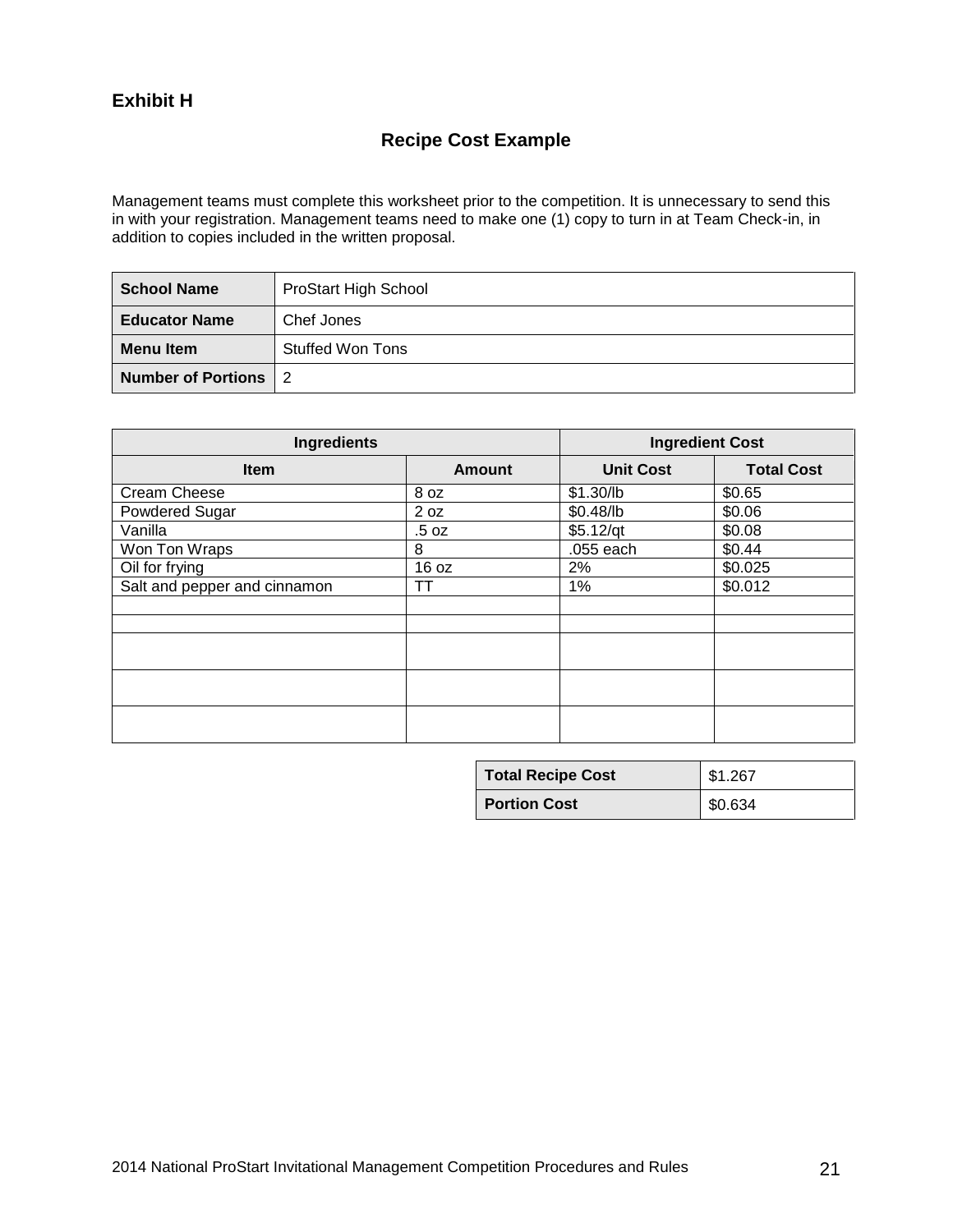#### **Exhibit I**

# **Menu Price Example**

Management teams must complete this form prior to the competition. It is unnecessary to send this in with your registration. Management teams need to make one (1) copy to turn in at Team Check-in, **in addition to** copies included in the written proposal.

| <b>School Name</b>        | ProStart High School      |
|---------------------------|---------------------------|
| <b>Educator Name</b>      | Chef Jones                |
| <b>Menu Item</b>          | Stuffed Won Ton Appetizer |
| <b>Number of Portions</b> | 2                         |

| Item                                                                          | <b>Portion Cost</b> |
|-------------------------------------------------------------------------------|---------------------|
| Stuffed Won Tons                                                              | \$0.634             |
| Caramel Sauce (this recipe would be on separate recipe and costing<br>sheets) | \$0.33              |
|                                                                               |                     |
|                                                                               |                     |
|                                                                               |                     |
|                                                                               |                     |
|                                                                               |                     |
|                                                                               |                     |
|                                                                               |                     |
|                                                                               |                     |
|                                                                               |                     |

| <b>Total Item Portion Cost</b>   | \$0.964                      |
|----------------------------------|------------------------------|
| Item Menu Price at 33% Food Cost | \$2.921<br>Menu Price \$2.95 |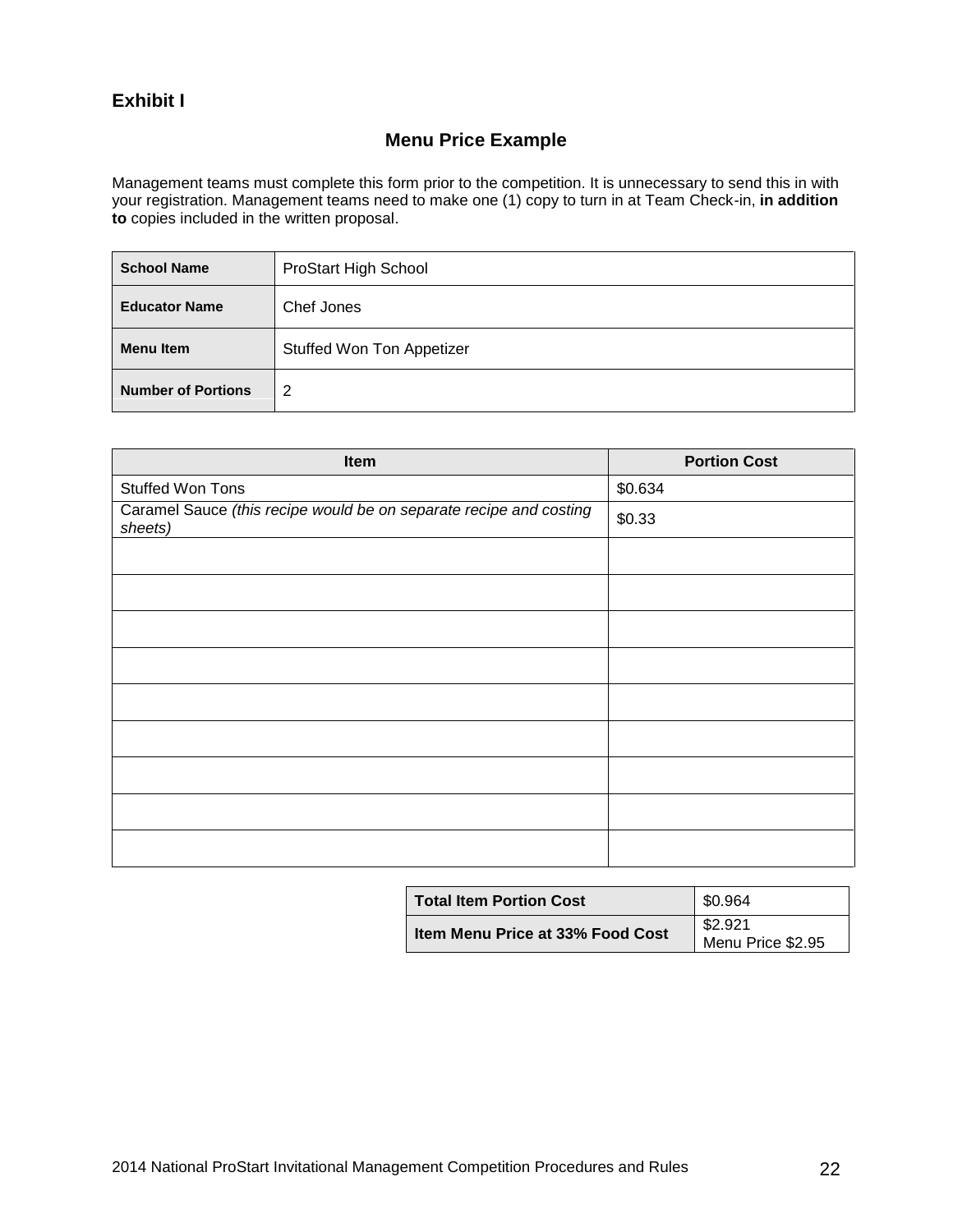# **Exhibit J**

# **Sample Critical Thinking Scenarios**

#### Workplace Safety

- We see that you have a line cook position while the line cook is carrying your signature soup, he slips in a puddle of water by the dish area. What do you do?
- A guest chokes on a toothpick on their way out the door what do you do?

#### Food Safety & Sanitation

- While pulling out the beef for your signature ribeye, your prep cook notices that the walkin seems a bit warm. What do you do?
- While cutting lemon wedges for iced teas, your server finds a moldy lemon halfway through the box of lemons. What should the server do?

#### Customer Relations

- We see that salmon is the star item on your menu, how will you handle customer relations if your supplier does not deliver salmon?
- A reservation for a party of 4 is showing up in your system as cancelled, yet they have arrived and checked in – what will you tell them?

#### Human Resources & Staffing

- You have a party booked in your kid's party room, and your lead party server calls off what do you do?
- A guest calls the day after dining and complains that the server added an extra \$5 to the tip the guest left. How do you address this?

#### **Marketing**

- In the coupon you printed in the newspaper, you forgot to put an expiration date. Two months later, a table tries to redeem it – what do you do?
- Someone posts a bad comment on your restaurant's Facebook page what should you do?

#### Menu Development and Design

- You don't sell as much of the filet as you anticipated on Friday night, what will you do with the extra filets?
- A guest at your steakhouse is a vegetarian what can you serve him?

#### Concept Knowledge

- Due to your location you serve a high volume during lunch. However, dinner tickets are down. What can you do to increase dinner volume?
- A restaurant very similar to yours opens up across the street how do you compete?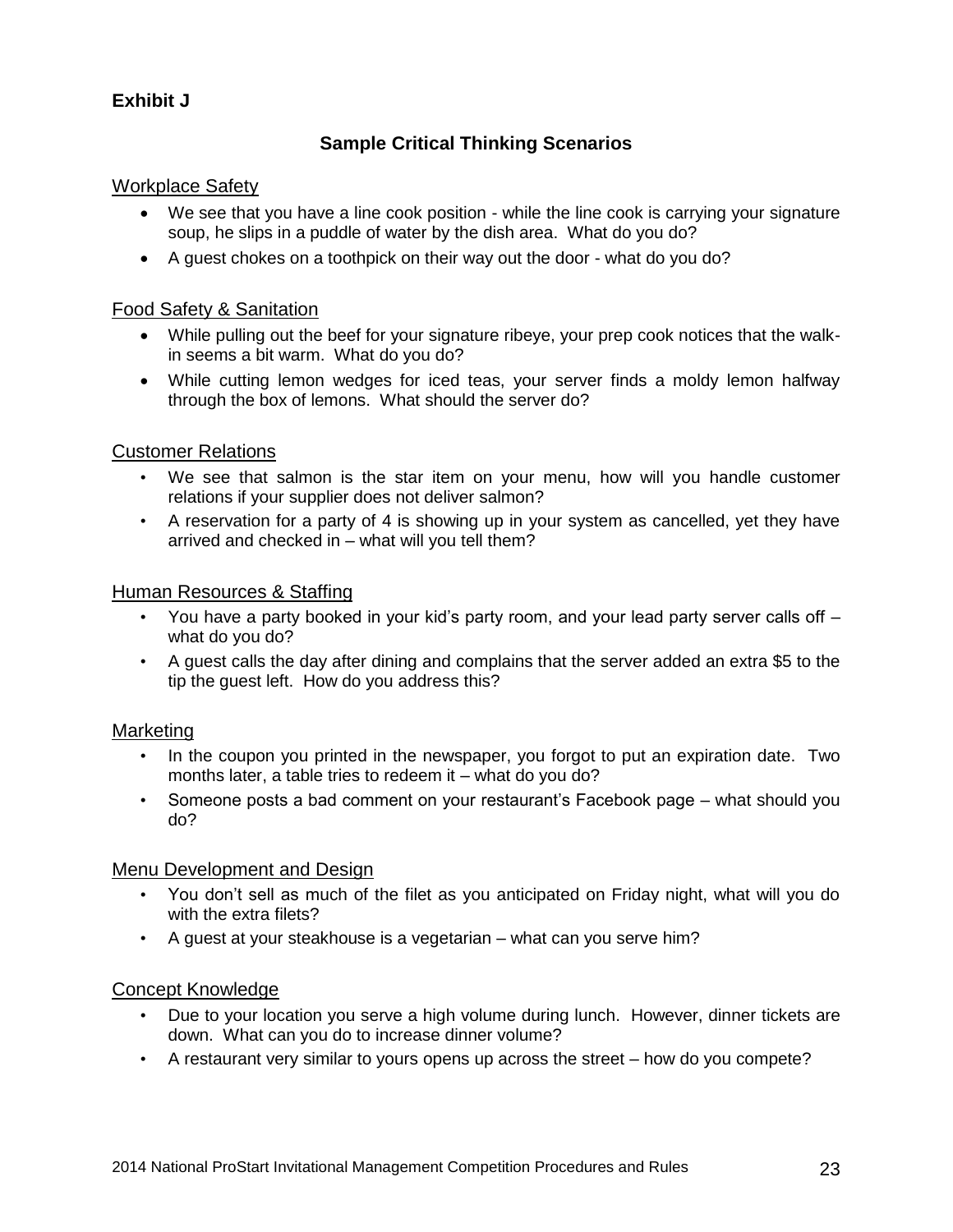# **Exhibit K**

# **Sample Management Competition Timeline**

| <b>Team</b>     | <b>Setup</b>   | <b>Start</b><br><b>Presentation</b> | End<br><b>Presentation/</b><br>Set up Booth | <b>Critical</b><br>Thinking &<br><b>Visual</b><br><b>Display</b> | <b>End</b> |                          | <b>Feedback</b> | End      |
|-----------------|----------------|-------------------------------------|---------------------------------------------|------------------------------------------------------------------|------------|--------------------------|-----------------|----------|
| 1               | 6:55 AM        | 7:00 AM                             | 7:15 AM                                     | 7:20 AM                                                          | 7:40 AM    |                          | 8:50 AM         | 9:00 AM  |
| $\mathbf 2$     | 7:15 AM        | 7:20 AM                             | 7:35 AM                                     | 7:40 AM                                                          | 8:00 AM    | 5 Minute                 | 8:50 AM         | 9:00 AM  |
| 3               | 7:35 AM        | 7:40 AM                             | 7:55 AM                                     | 8:00 AM                                                          | 8:25 AM    | <b>Break</b>             | 9:00 AM         | 9:10 AM  |
| 4               | 7:55 AM        | 8:00 AM                             | 8:15 AM                                     | 8:20 AM                                                          | 8:45 AM    |                          | 9:00 AM         | 9:10 AM  |
|                 |                |                                     |                                             | 5 minute break                                                   |            |                          |                 |          |
| $5\phantom{.0}$ | 9:15 AM        | 9:20 AM                             | 9:35 AM                                     | 9:40 AM                                                          | 10:00 AM   |                          | 11:45 AM        | 11:55 AM |
| 6               | 9:35 AM        | 9:40 AM                             | 9:55 AM                                     | 10:00 AM                                                         | 10:20 AM   |                          | 11:45 AM        | 11:55 AM |
| $\overline{7}$  | 9:55 AM        | 10:00 AM                            | 10:15 AM                                    | 10:20 AM                                                         | 10:40 AM   | 5 Minute<br><b>Break</b> | 11:55 AM        | 12:05 PM |
| 8               | 10:15 AM       | 10:20 AM                            | 10:35 AM                                    | 10:40 AM                                                         | 11:00 AM   |                          | 11:55 AM        | 12:05 PM |
| 9               | 10:35 AM       | 10:40 AM                            | 10:55 AM                                    | 11:00 AM                                                         | 11:20 AM   |                          | 12:05 PM        | 12:15 PM |
| 10              | 10:55 AM       | 11:00 AM                            | 11:15 AM                                    | 11:20 AM                                                         | 11:40 AM   |                          | 12:05 PM        | 12:15 PM |
|                 |                |                                     |                                             | 5 minute break                                                   |            |                          |                 |          |
| 11              | 12:20 PM       | 12:25 PM                            | 12:40 PM                                    | 12:45 PM                                                         | 1:05 PM    |                          | 2:50 PM         | 3:00 PM  |
| 12              | 12:40 PM       | 12:45 PM                            | 1:00 PM                                     | 1:05 PM                                                          | 1:25 PM    |                          | 2:50 PM         | 3:00 PM  |
| 13              | 1:00 PM        | 1:05 PM                             | 1:20 PM                                     | 1:25 PM                                                          | 1:45 PM    | 5 Minute                 | 3:00 PM         | 3:10 PM  |
| 14              | 1:20 PM        | 1:25 PM                             | 1:40 PM                                     | 1:45 PM                                                          | 2:05 PM    | <b>Break</b>             | 3:00 PM         | 3:10 PM  |
| 15              | 1:40 PM        | 1:45 PM                             | 2:00 PM                                     | 2:05 PM                                                          | 2:25 PM    |                          | 3:10 PM         | 3:20 PM  |
| 16              | 2:00 PM        | 2:05 PM                             | 2:20 PM                                     | 2:25 PM                                                          | 2:45 PM    |                          | 3:10 PM         | 3:20 PM  |
|                 | 5 minute break |                                     |                                             |                                                                  |            |                          |                 |          |
| 17              | 3:15 PM        | 3:20 PM                             | 3:35 PM                                     | 3:40 PM                                                          | 4:00 PM    |                          | 5:05 PM         | 5:15 PM  |
| 18              | 3:25 PM        | 3:40 PM                             | 3:55 PM                                     | 4:00 PM                                                          | 4:20 AM    | 5 Minute                 | 5:05 PM         | 5:15 PM  |
| 19              | 3:45 PM        | 4:00 PM                             | 4:15 PM                                     | 4:20 PM                                                          | 4:40 AM    | <b>Break</b>             | 5:15 PM         | 5:25 PM  |
| 20              | 4:05 PM        | 4:20 PM                             | 4:35 PM                                     | 4:40 PM                                                          | 5:00 PM    |                          | 5:15 PM         | 5:25 PM  |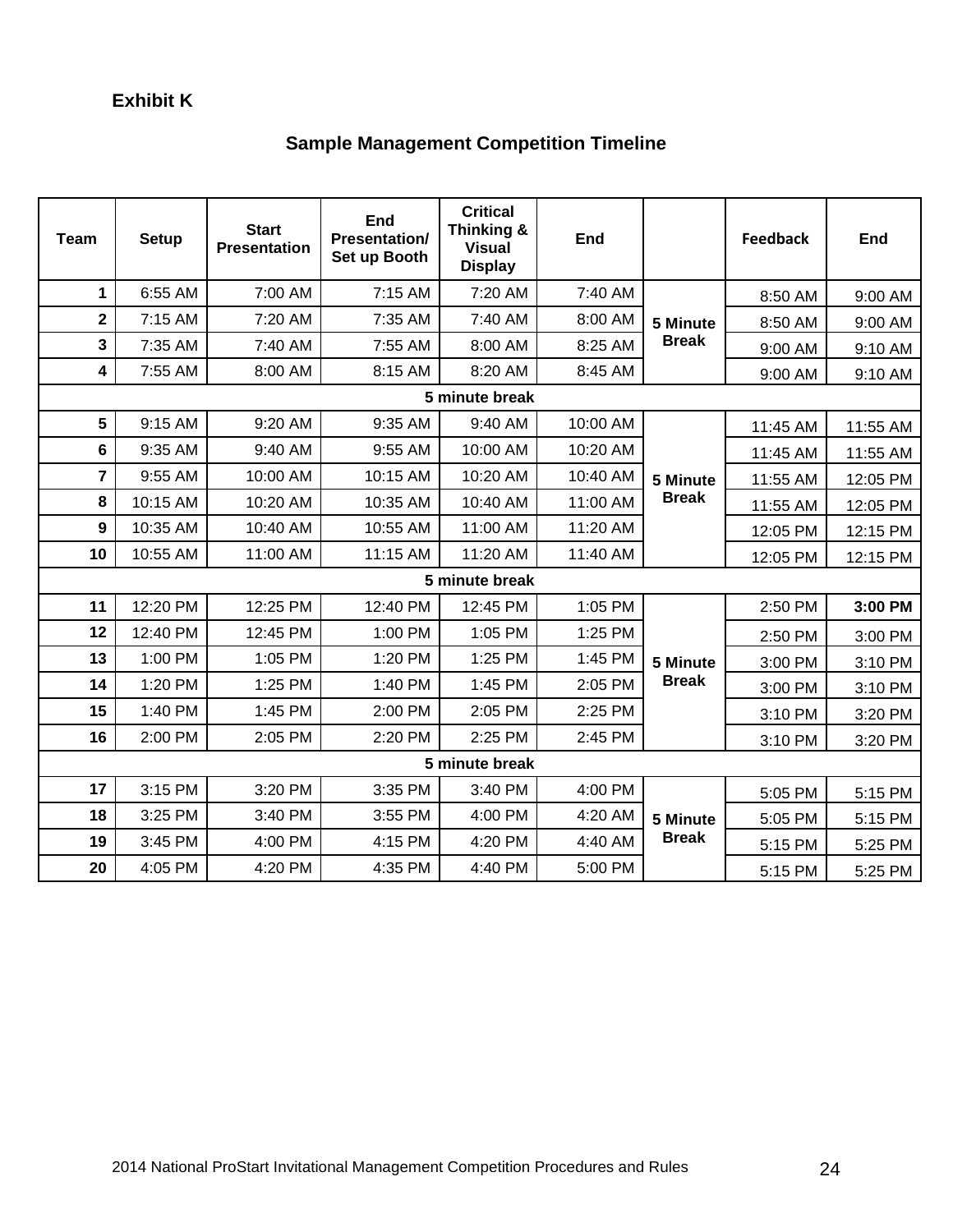# **Exhibit L**

# **Sample Management Competition Judging Sheets**

| Criteria                                                                                                                                     | <b>Max Points</b> | <b>Score</b> |
|----------------------------------------------------------------------------------------------------------------------------------------------|-------------------|--------------|
| Written Proposal (55 points)<br>Restaurant Concept (25 points)                                                                               |                   |              |
| Description of concept                                                                                                                       | 10                |              |
| • Type of establishment<br>• Meals served<br>• Hours of operation<br>• Type of cuisine served<br>• Location of restaurant<br>• Target market |                   |              |
| Interior and décor                                                                                                                           | 3                 |              |
| • Does it match concept<br>· Samples given - paint swatches, drawings or pictures of<br>tables/chairs/artwork/lighting                       |                   |              |
| Restaurant diagram/layout                                                                                                                    | 4                 |              |
| • Paper size (max 11" X 17")<br>• Flow of space<br>• Necessary features (bus stations, host stand, etc.)<br>• Appropriate equipment          |                   |              |
| Organizational chart                                                                                                                         | 3                 |              |
| • Does the staffing fit the concept<br>• All positions accounted for (FOH, BOH, janitorial, etc.)<br>• Proper organization of chart          |                   |              |
| <b>Executive Summary &amp; Conclusion</b>                                                                                                    | 5                 |              |

#### Menu (15 points)

| Matches restaurant concept & appropriate menu mix                                            | 3 |  |
|----------------------------------------------------------------------------------------------|---|--|
| Description of 12 items                                                                      | 3 |  |
| Sample of how presented                                                                      | 3 |  |
| • Easy to read<br>• Does type of menu fit concept (i.e. menu board for fast-food restaurant) |   |  |
| Recipes, food costing, menu pricing                                                          | 5 |  |
| Used official template                                                                       |   |  |
| Sources listed                                                                               |   |  |
| Used 33% food cost to calculate menu price<br>$\bullet$                                      |   |  |
| Prices for all items based on calculated prices for 3 items<br>$\bullet$                     |   |  |
| Photos                                                                                       |   |  |

#### Marketing Plan (15 points)

| Matches restaurant concept               | э |  |
|------------------------------------------|---|--|
| Tactic descriptions<br>$\bullet$         |   |  |
| Tactic goals<br>$\bullet$                |   |  |
| Will it reach target market<br>$\bullet$ |   |  |
| <b>Tactic budgets</b>                    |   |  |
| Samples                                  |   |  |
| Creativity                               |   |  |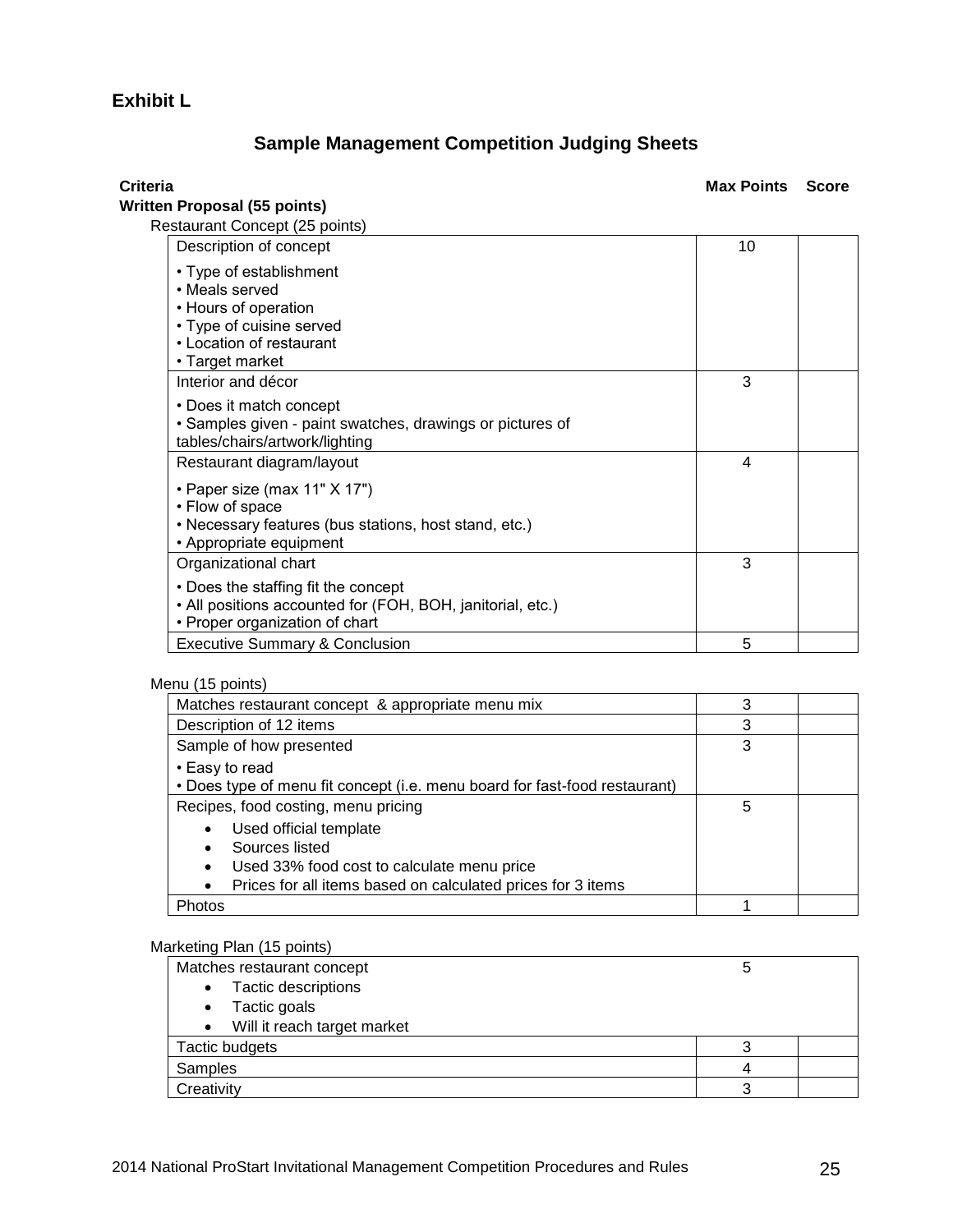#### **Verbal Presentation (55 points)**

| Organization of presentation                                                                                                                                                                                                                  | 5  |  |
|-----------------------------------------------------------------------------------------------------------------------------------------------------------------------------------------------------------------------------------------------|----|--|
| <b>Presentation skills</b>                                                                                                                                                                                                                    | 15 |  |
| • Ability to sell concept<br>• Easy to hear/understand<br>• Professionalism                                                                                                                                                                   |    |  |
| Slideshow                                                                                                                                                                                                                                     | 20 |  |
| • Supports/illustrates/complements verbal presentation<br>• Neat<br>$\cdot$ Readable<br>• Creative<br>Relevancy of material presented<br>• Reflect the written presentation<br>• Material presented was appropriate for a verbal presentation |    |  |
| Q & A - Depth of overall knowledge                                                                                                                                                                                                            | 15 |  |

#### **Visual Display (15 points)**

| Overall appearance of display          | 4 |  |
|----------------------------------------|---|--|
| • Neat                                 |   |  |
| • Logically laid out                   |   |  |
| • Appropriate use of space             |   |  |
| Matches restaurant concept             | 4 |  |
| Visual Display includes:               | 4 |  |
| Name and description<br>$\bullet$      |   |  |
| Restaurant diagram/layout<br>$\bullet$ |   |  |
| Sample menu presentation               |   |  |
| Sample marketing campaigns             |   |  |
| Creativity                             | 3 |  |

#### **Critical Thinking (50 points)**

| Teamwork                                                                     | 5  |  |
|------------------------------------------------------------------------------|----|--|
| <b>Presentation skills</b>                                                   | 5  |  |
| • Ability to sell solution<br>• Easy to hear/understand<br>• Professionalism |    |  |
| Category 1                                                                   | 10 |  |
| Category 2                                                                   | 10 |  |
| Category 3                                                                   | 10 |  |
| Category 4                                                                   | 10 |  |

#### **Total Points 175**

| <b>Penalties</b>                                                          |   |
|---------------------------------------------------------------------------|---|
| Not dressed in uniform                                                    | 5 |
| Restaurant concept not located in ProStartville                           | 5 |
| Included more or less than 12 menu items                                  | 5 |
| Included more or less than 3 recipe worksheets                            | 5 |
| Included more or less than 3 food costing worksheets                      | 5 |
| Included more or less than 3 menu pricing worksheets                      | 5 |
| Included more or less than 2 marketing tactics                            | 5 |
| Prepared incorrectly (not typewritten, bound, extra information included) | 5 |

2014 National ProStart Invitational Management Competition Procedures and Rules 26